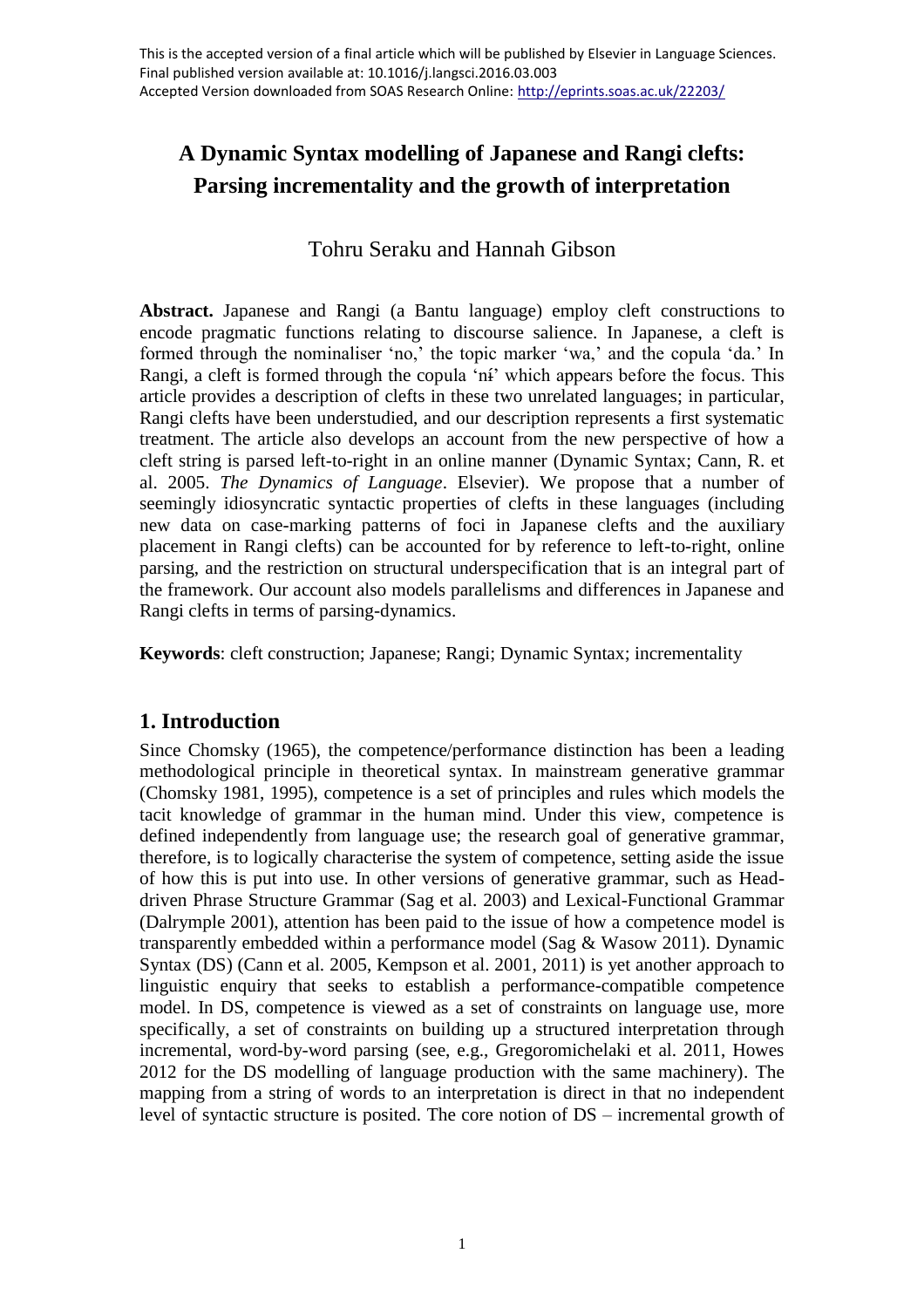interpretation – has been demonstrated against a variety of structural phenomena and across a broad empirical base of languages. $<sup>1</sup>$ </sup>

The present article argues for the significance of incrementality in syntactic theory by examining cleft constructions in two genetically/geographically unrelated languages: Japanese and Rangi (a Bantu language spoken in Tanzania). There are reasons to choose these as our target languages. Japanese has been studied extensively in theoretical syntax, and there is a wealth of past studies on Japanese clefts (Hiraiwa & Ishihara 2012, Kizu 2005, Author 2013). Japanese is therefore well-suited to test the adequacy of our account, embedding our findings within past works. Moreover, Japanese poses an illuminating puzzle for modelling incremental parsing since the verb – which is assumed to be a core element in terms of structure building – always comes clause-finally. Yet, the parser appears to start to process a clause even before the verb is encountered (Kamide 2006, Kiaer 2014); see also Kahraman et al. (2011) for Japanese cleft data. We also provide data on the case-marking of multiple foci in Japanese clefts, reinforcing Author's (2013) observations. Rangi remains underdescribed, and in particular, no detailed examination of clefts in the language has previously been offered. Our findings therefore contribute to the description of the language, as well as extending the empirical coverage of the DS modelling of clefts cross-linguistically. Rangi and Japanese clefts differ in a number of respects. For example, while clefts in both languages involve the sequence of a copula and a focus item, the linear order differs: in Japanese the ordering is focus-copula whilst in Rangi it is copula-focus. The positioning of the cleft cluster also differs: whilst the cluster appears sentence-finally in Japanese, it is sentence-initial in Rangi. These differences set a challenge particularly for surface-oriented grammars like DS, which defines a set of constraints on building licit structures reflecting the parse of a surface string.<sup>2</sup> Another crucial difference that will be addressed is that Japanese clefts allow multiple foci whilst these are barred in Rangi. The claim is that this difference reflects the way a structure is established, with underspecifications being gradually resolved. As such, Japanese and Rangi clefts pose problems for both surface-oriented grammars and syntactic research in general.

Section 2 sets out the data on Japanese and Rangi clefts. Section 3 introduces the DS framework, and Section 4 develops a formal account which predicts a number of properties of Japanese and Rangi clefts, including their cross-language parallelisms and differences. Section 5 constitutes a summary of the main results, highlighting implications for a dynamic typological model of clefts.

 1 This growing coverage includes work on a wide range of languages including Medieval Spanish (Bouzouita 2011), Latin (Kempson et al. 2013), dialects of Modern Greek (Chatzikyriakidis 2010), Korean (Kiaer 2014), Japanese (Author 2013), and Chinese (Yicheng 2011), as well as languages in the Bantu family such as Swahili (Marten 2002, Cann et al. 2005), siSwati (Kempson et al. 2011), and Rangi (Author 2012).

 $2^{2}$  As noted by a reviewer, these differences may be generalised in terms of the head-parameter in mainstream generative grammar. As a parsing-oriented framework, however, DS does not employ such parametric devices, and lexically-specified input is considered responsible for whether a transition from a particular tree state to another state is licit. Still, it is true that there is a tendency that head-initial/-final orders are consistent across constructions in languages, and it must be seen in future research how this consistency (together with its exceptions) is predicted within DS.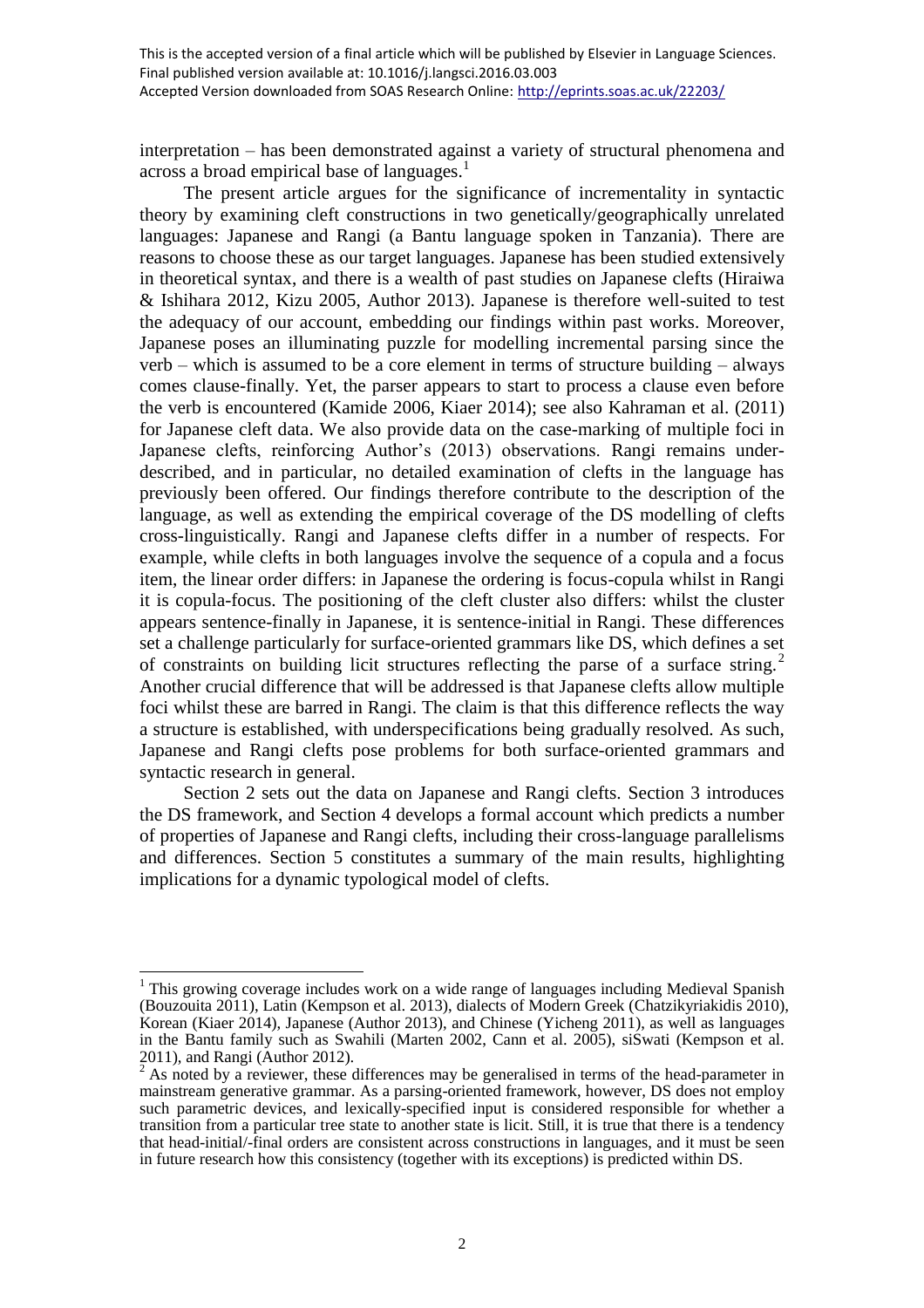## **2. The Cleft Data**

## **2.1. Japanese Clefts**

Japanese is strictly verb-final, with a basic S-O-V word order. In [\(1\),](#page-2-0) the subject NP is marked with the nominative case particle *ga* and the object NP hosts the accusative case particle *o*.

<span id="page-2-0"></span>(1) *Ruth-ga ie-de ringo-o tabe-ta* R-NOM house-in apple-ACC eat-PAST 'Ruth ate apples in the house'

The order of the constituents in the clause is free as long as the verb appears clausefinally. For instance, the ordering shown in [\(2\)](#page-2-1) is also permissible with the same meaning (in terms of truth conditions) as conveyed by [\(1\).](#page-2-0)

<span id="page-2-1"></span>(2) *ie-de ringo-o Ruth-ga tabe-ta* house-in apple-ACC R-NOM eat-PAST 'Ruth ate apples in the house.'

Japanese clefts are formed with three grammatical elements: the particle *no*, 3 the topic marker *wa*, and the copula *da*. The pre-*no* clause (called the "presupposition clause" (Kizu 2005)) establishes the background. This clause involves a gap, to be associated with a focus. A "gap" here is construed theory-neutrally (see Section 4.1.1 for discussion). The presupposition clause is nominalised by *no* and topicalised by *wa*. A focus element is then presented, and the string is closed with the copula *da*.

<span id="page-2-2"></span>(3) [*Ruth-ga tabe-ta no*]-*wa ringo*(-*o*) *da* [R-NOM eat-PAST NO]-TOP apple(-ACC) COP "It is apples that Ruth ate."

The focus *ringo* "apple" is optionally case-marked. For some speakers, clefts with an accusative *o*-marked focus are degraded (Hiraiwa & Ishihara 2012), but the present article sets aside this cross-speaker variation. (The nominative *ga*-marking of a focus often lessens acceptability more, but such examples are attested spontaneously; see also footnote [19\)](#page-18-0).

There are restrictions on the type of element that may be in focus in a cleft. First, the focus *ringo* 'apple' in  $(3)$  is analysed to be of type e within DS.<sup>4</sup> Second, as exemplified in [\(4\)-](#page-3-0)[\(5\),](#page-3-1) a focus position may be inhabited by the postposition phrase *ie-de* 'in the house' or the adverb phrase *ikioiyoku* 'vigorously.'

 $\overline{a}$ <sup>3</sup> *No* has been analysed diversely as a pre-nominal marker (Kitagawa & Ross 1982), a pronominal (Hoji 1990), a complementiser (Kizu 2005), etc. In Section 4.1, *no* is regarded as a nominaliser; see Author (2013: Ch.4) for its applications to the pronominal *no* and the complementiser *no*.

Unlike the usual treatment of a common noun as a type- $\lt e$ , t element (Heim & Kratzer 1998) and of a quantified element as a type- $<,  $t$ ,  $t$  element (Montague 1973), DS utilises the epsilon$ calculus where *ringo* is mapped onto a type-e epsilon term, though the epsilon notation is avoided in the present article in the interests of brevity.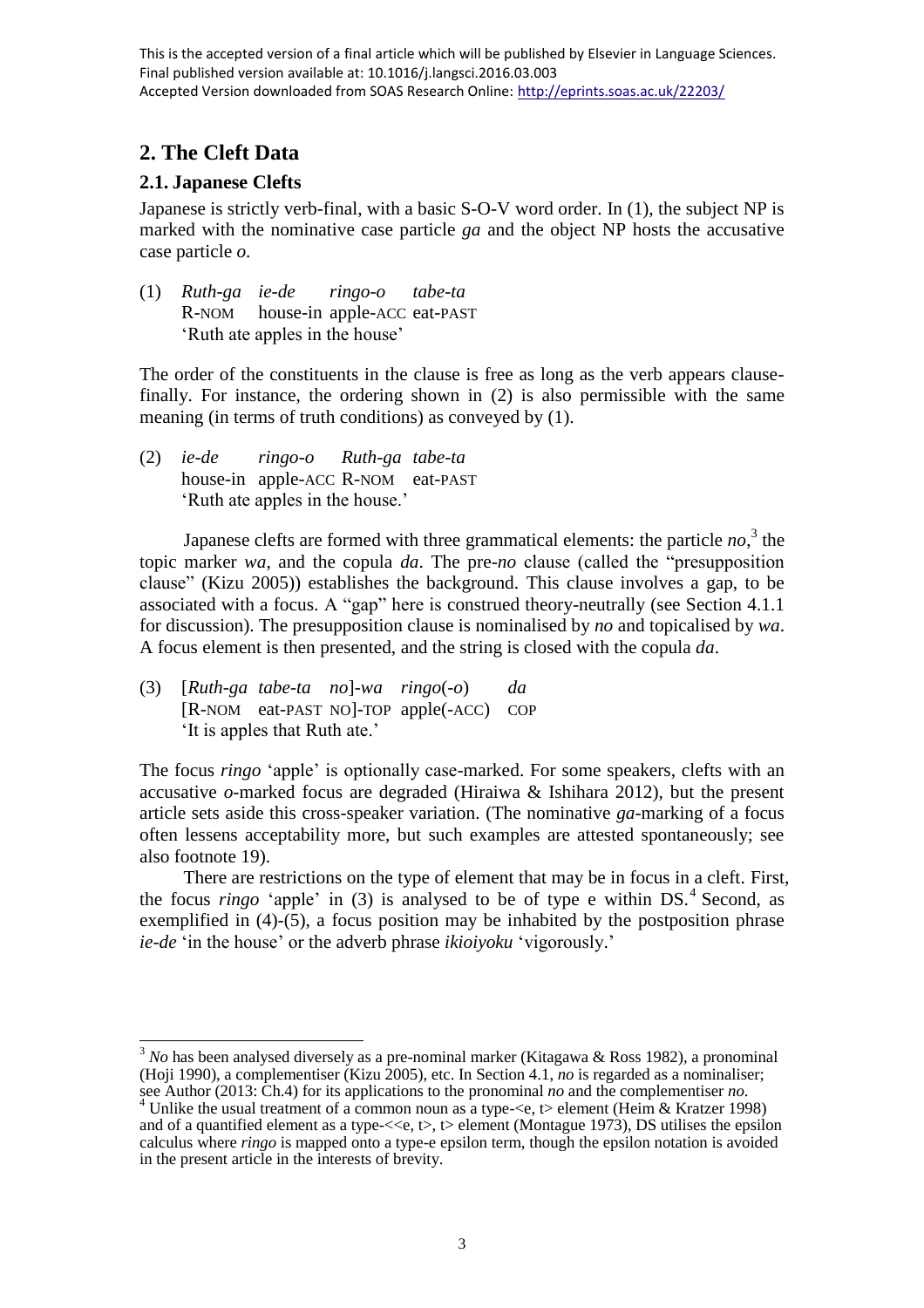<span id="page-3-0"></span>

|  | $(4)$ [Ruth-ga ringo-o tabe-ta no]-wa<br>[R-NOM apple-ACC eat-PAST NO]-TOP<br>'It is in the house that Ruth ate apples.' |  | $ie(-de)$<br>$house(-in)$ COP | da |
|--|--------------------------------------------------------------------------------------------------------------------------|--|-------------------------------|----|
|  | $(5)$ [Ruth-ga ringo-o tabe-ta no]-wa                                                                                    |  | ikioiyoku da                  |    |

<span id="page-3-1"></span>[R-NOM apple-ACC eat-PAST NO]-TOP vigorously COP "It is vigorously that Ruth ate apples."

Marten (2002) holds that adjuncts like *ie-de* 'in the house' and *ikioiyoku* 'vigorously' are of type e.<sup>5</sup> Finally, it is not possible for predicates to occupy this focus position, as shown in [\(6\).](#page-3-2) In order for a predicate to be focussed, it must be nominalised as in [\(7\).](#page-3-3)

- <span id="page-3-2"></span>(6) \* [*Ruth-ga shi-ta no*]-*wa ringo*-*o tabe-ta da* [R-NOM do-PAST NO]-TOP apple-ACC eat-PAST COP Int. 'It is to eat apples that Ruth did.'
- <span id="page-3-3"></span>(7) [*Ruth-ga shi-ta no*]-*wa* [*ringo*-*o tabe-ru koto*] *da* [R-NOM do-PAST NO]-TOP [apple-ACC eat-INF KOTO] COP Lit. 'It is to eat apples that Ruth did.'

In [\(7\),](#page-3-3) the focus is of type-e because it is nominalised by *koto*. So, a generalisation seems to be that only type-e elements (as construed in DS) may be licensed at a focus position in Japanese clefts. This contrasts with languages like Haitian (Harbour 2008), where "predicate clefts" are licensed.

Another interesting property of Japanese clefts concerns multiple foci. In [\(8\),](#page-3-4) there are two foci: *ie-de* "in the house" and *ringo-o* "apple." Author (2013) observes that a case particle may be dropped from the final focus *ringo* "apple" but not the nonfinal focus *ie*.

<span id="page-3-4"></span>(8) [*Ruth-ga tabe-ta no*]-*wa ie-de ringo*(-*o*) *da* [R-NOM eat-PAST NO]-TOP house-in apple(-ACC) COP Lit. 'It is in the house and it is apples that Ruth ate.'

It is possible to have more than two foci, as in [\(9\).](#page-3-5) In such instances, it is again only possible for the particle to be dropped from the final focus *ringo*.

<span id="page-3-5"></span>(9) [*tabe-ta no*]-*wa Ruth-ga ie-de ringo*(-*o*) *da* [eat-PAST NO]-TOP R-NOM house-in apple(-ACC) COP Lit. 'It is Ruth, it is in her house, and it is apples that ate.'

However, the above case-marking pattern is challenged by the examples below (provided by a reviewer). If *de* "in" is left out, these strings seem totally unacceptable. This may suggest particle-drop is possible only with the accusative case particle *o*.

 $\overline{a}$  $<sup>5</sup>$  Marten's analysis stems from the concept of verbal type underspecification based on a number of</sup> empirical data which seem to blur the argument/adjunct distinction (e.g. agreement in Chamoro, case assignment in Finish), with the proposal being applied to a range of Swahili applicative verbs. Our adoption of Marten's account is for simplicity; an alternative (which complicates our analysis but fits in the standard analysis of adjuncts) is to introduce a type-e situation term (cf., Davidson 1967), as suggested in the DS literature (Gregoromichelaki 2006).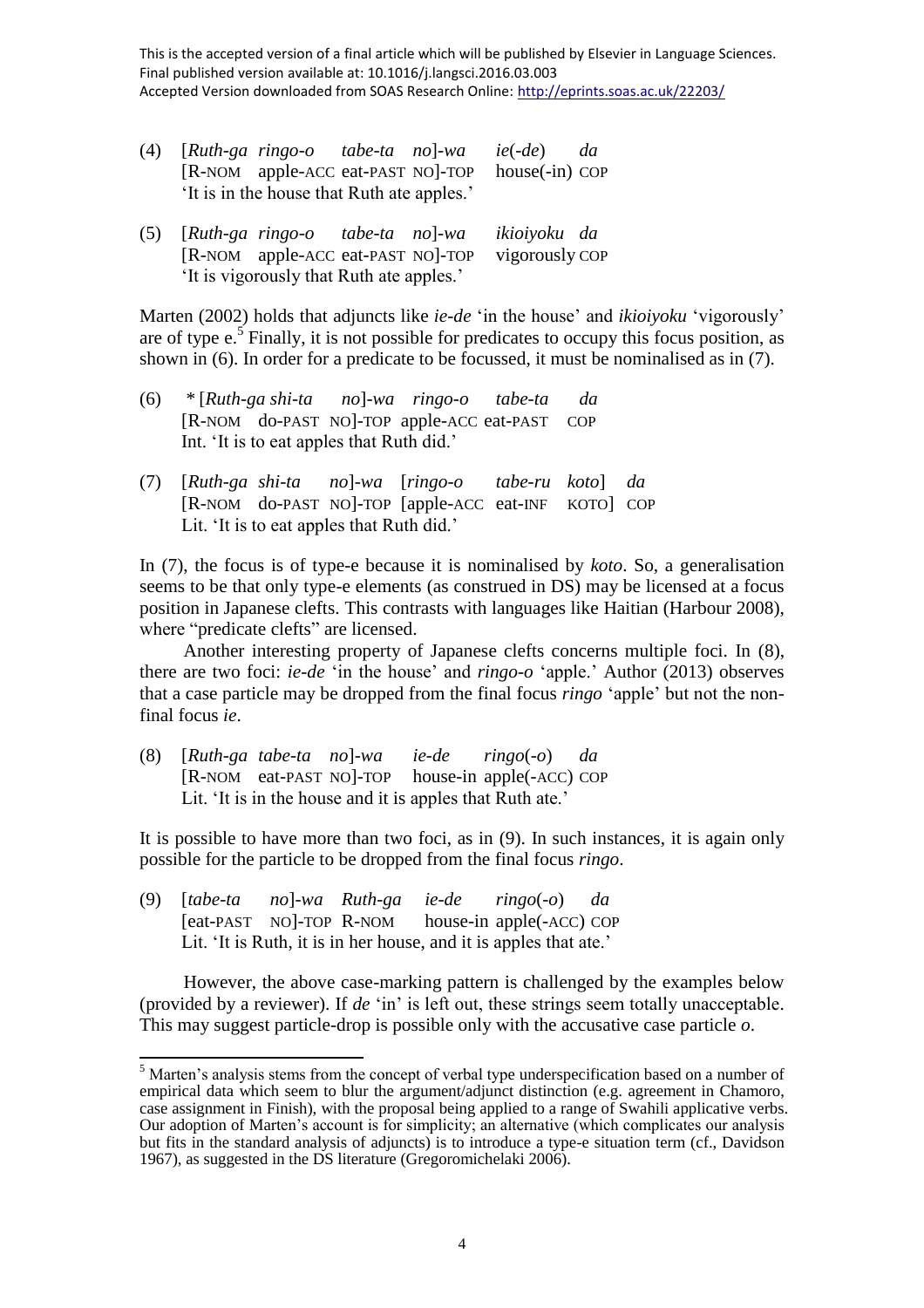- <span id="page-4-1"></span>(10) [*Ruth-ga tabe-ta no*]-*wa ringo*-*o ie*\*(*-de*) *da* [R-NOM eat-PAST NO]-TOP apple(-ACC) house(-in) COP Lit. 'It is apples and it is in her house that Ruth ate.'
- <span id="page-4-3"></span>(11) [*ringo-o tabe-ta no*]-*wa Ruth-ga ie*\*(*-de*) *da* [apple-ACC eat-PAST NO]-TOP R-NOM house(-in) COP Lit. 'It is Ruth and it is in her house that ate apples.'

Acceptability, however, may be improved in some contexts. Consider [\(12\),](#page-4-0) where the cleft string [\(10\)](#page-4-1) is contained in B"s utterance (*rashiiyo* is treated as a "hearsay" final particle). The context is as follows: someone saw Ruth holding an empty lunch box after a meeting, and told A about it. A was surprised, and tells it to B. But B attended the meeting, and knows that Ruth held her friend"s lunch box while the friend was in a toilette. B also knows that Ruth took only an apple for lunch at home since she overslept. B thus wants to correct A"s recognition of Ruth, stressing that she is a thoughtful person who would not take lunch during a formal meeting.

<span id="page-4-0"></span>(12) A: *Ruth-ga bentou*-*o daigaku-de kaigi-chuuni tabe-ta-rashiiyo* R-NOM lunch.box-ACC university-in meeting-during eat-PAST-FP "I heard that Ruth ate a lunch box during a meeting at a university."

B: *iya iya nani-o i-tteru-no* no no what-ACC say-PROG-Q [*Ruth-ga tabe-ta no*]-*wa ringo-o ie*??(-*de*) *da-yo* [R-NOM eat-PAST NO]-TOP apple-ACC house(-in) COP-FP "No, it is not true. It is an apple and it is in her house that Ruth ate!"

The cleft in B's utterance is still not quite acceptable (in fact, it is hardly acceptable for a reviewer), but for the author, the following pattern seems the case with regard to the acceptability pattern of the focus cluster in [\(12\)b](#page-4-0).

<span id="page-4-2"></span>(13) a. *ringo-o ie-de* b. ??*ringo-o ie* c. \**ringo ie-de* d. \**ringo ie*

In [\(12\)b](#page-4-0), the cluster [\(13\)b](#page-4-2) is still degraded, but it seems somehow better than [\(13\)c](#page-4-2)-d, which are fully unacceptable. That is, if the case particle  $o$  is dropped off the non-final focus *ringo*, the string is completely unacceptable no matter how it is contextualised. In addition, [\(12\)b](#page-4-0) with the cluster [\(13\)b](#page-4-2) seems (albeit slightly) more acceptable than the decontextualised one [\(10\).](#page-4-1) We therefore assume that clefts with particle-drop on the final focus like [\(10\)-](#page-4-1)[\(11\)](#page-4-3) are not ungrammatical.

Moreover, even for those who still feel that acceptability is not improved in [\(12\),](#page-4-0) there are reasonably acceptable instances of clefts where a particle other than *o* may be dropped at the final focus (and only at the final focus).

<span id="page-4-4"></span>(14) [*Ruth-ga Tom-to au no*]-*wa niji\**(-*ni*) *sono*-*ekimae*(*-de*) *da* [R-NOM T-and meet NO]-TOP 2-at that-station.front(-at) COP Lit. 'It is at 2 and it is in front of that station that Ruth will meet up with Tom.'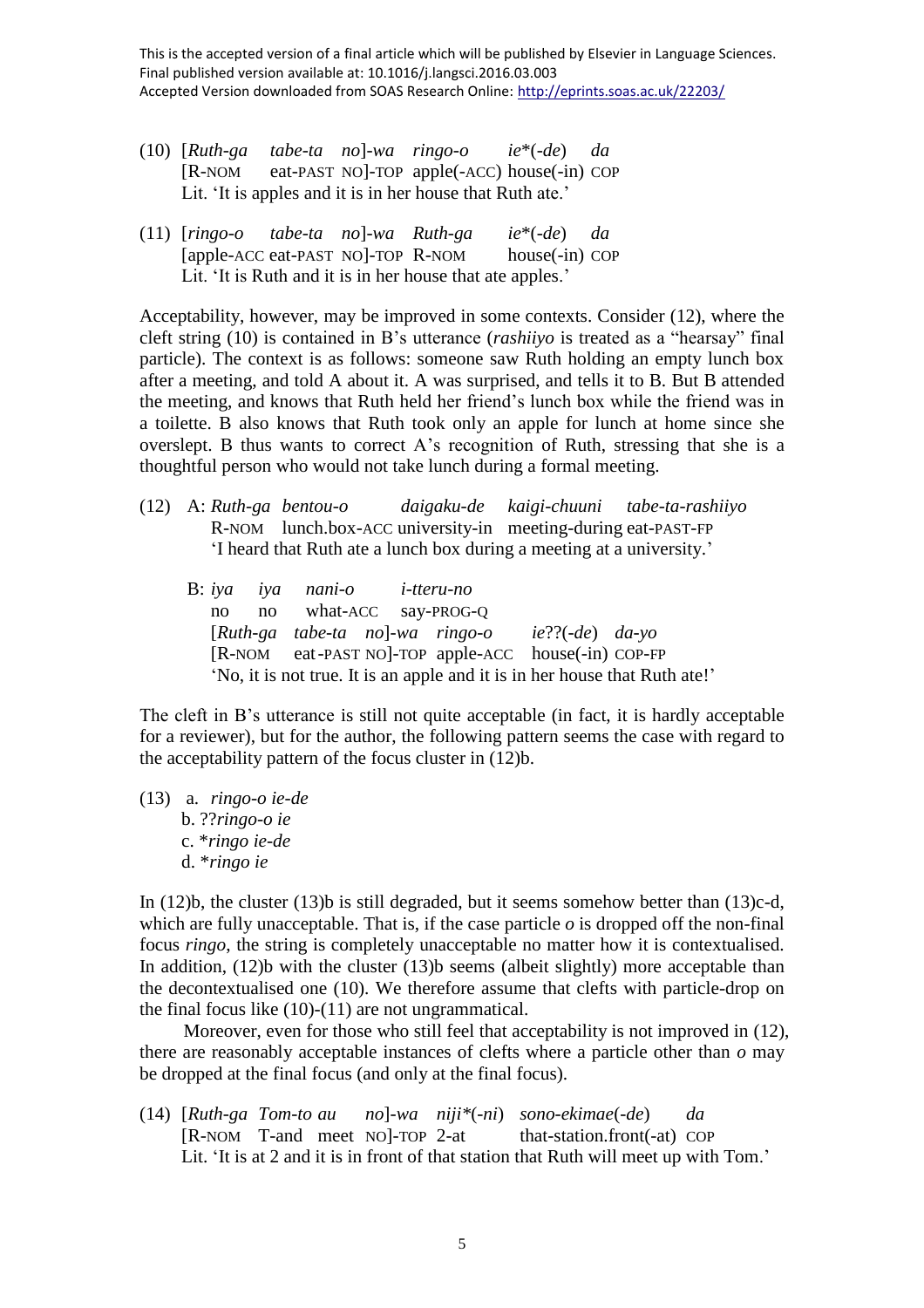The particle *de* 'at' attached to the final focus may be dropped, but the particle *ni* 'at' attached to the non-final focus cannot be dropped in any context.

The present discussion raises the question of why the *de*-stripped focus [\(10\)](#page-4-1)[-\(11\)](#page-4-3) is more degraded than the *o*-stripped focus [\(9\).](#page-3-5) Though a comprehensive analysis needs to answer this question, this article sets it aside (assuming that such degraded clefts are not ungrammatical). <sup>6</sup> Then, our multiple foci data are summed up as  $(15)$ .

<span id="page-5-0"></span>(15) In Japanese clefts, all foci but the final focus must be case-marked. That is, the case-drop of the **final** focus **could** yield a grammatical string in context, and the case-drop of a **non-final** focus **never** yields a grammatical string in any context.

According to [\(15\),](#page-5-0) our account will be falsified by any instance of clefts where a particle is dropped from a non-final focus. Still, it will not be immediately falsified by an instance of clefts where a particle cannot be dropped at the final focus in context (although the question raised immediately above [\(15\)](#page-5-0) remains).

In the remainder of this subsection, we shall discuss (putative) counterexamples to [\(15\).](#page-5-0) Consider [\(16\),](#page-5-1) where all of the foci *ringo* "apple," *orenji* "orange," and *banana* "banana" appear without case-marking.

<span id="page-5-1"></span>(16) [*Tom-ga tabe-ta no*]-*wa ringo orenji banana da* [T-NOM eat-PAST NO]-TOP apple orange banana COP 'It is apples, oranges, and bananas that Tom ate.'

In [\(16\),](#page-5-1) however, the three foci serve as an object of the embedded verb *tabe*- "eat." That is, the foci cluster may be seen as a coordinated nominal complex, as in [\(17\).](#page-5-2)

<span id="page-5-2"></span>(17) [*Tom-ga tabe-ta no*]-*wa* [*ringo-to orenji-to banana*] *da* [T-NOM eat-PAST NO]-TOP [apple-and orange-and banana] COP "It is apples, oranges, and bananas that Tom ate."

<span id="page-5-3"></span>The coordinated status of successive NPs at a focus position can also be seen in [\(18\).](#page-5-3)

(18) [*shoukaishi-ta no*]-*wa Tom Mary Nancy da* [introduce-PAST NO]-TOP T M N COP \*"Tom introduces Mary to Nancy." "Someone introduced someone to Tom, Mary, and Nancy." 'Someone introduced Tom, Mary, and Nancy to someone.' 'Tom, Mary, and Nancy introduced someone to someone.'

 $\overline{a}$ 

*Shoukaishi-* "introduce" selects three NPs denoting humans. Given that *Tom*, *Mary*, and *Nancy* all denote human individuals, we may expect they could have different grammatical functions, like "Tom (Subject) introduced Mary (Direct Object) to Nancy

<sup>6</sup> A reviewer notes that if the cluster i[n \(14\)](#page-4-4) is swapped as in *sono-ekimae-de niji-ni* "in front of that station, at 2,' *ni* cannot be dropped, whilst for the author this is acceptable. (This variation is consistent with [\(15\)](#page-5-0) as *de* in this swapped cluster cannot be dropped for both the reviewer and the author.) The reviewer also suggests that the nominative particle *ga* seems never to be dropped at the final focus. A systematic study of cleft acceptability with various types of particle/postposition (as well as cross-speaker variation) would require a large-scale corpus/questionnaire survey and remains as an issue for future work.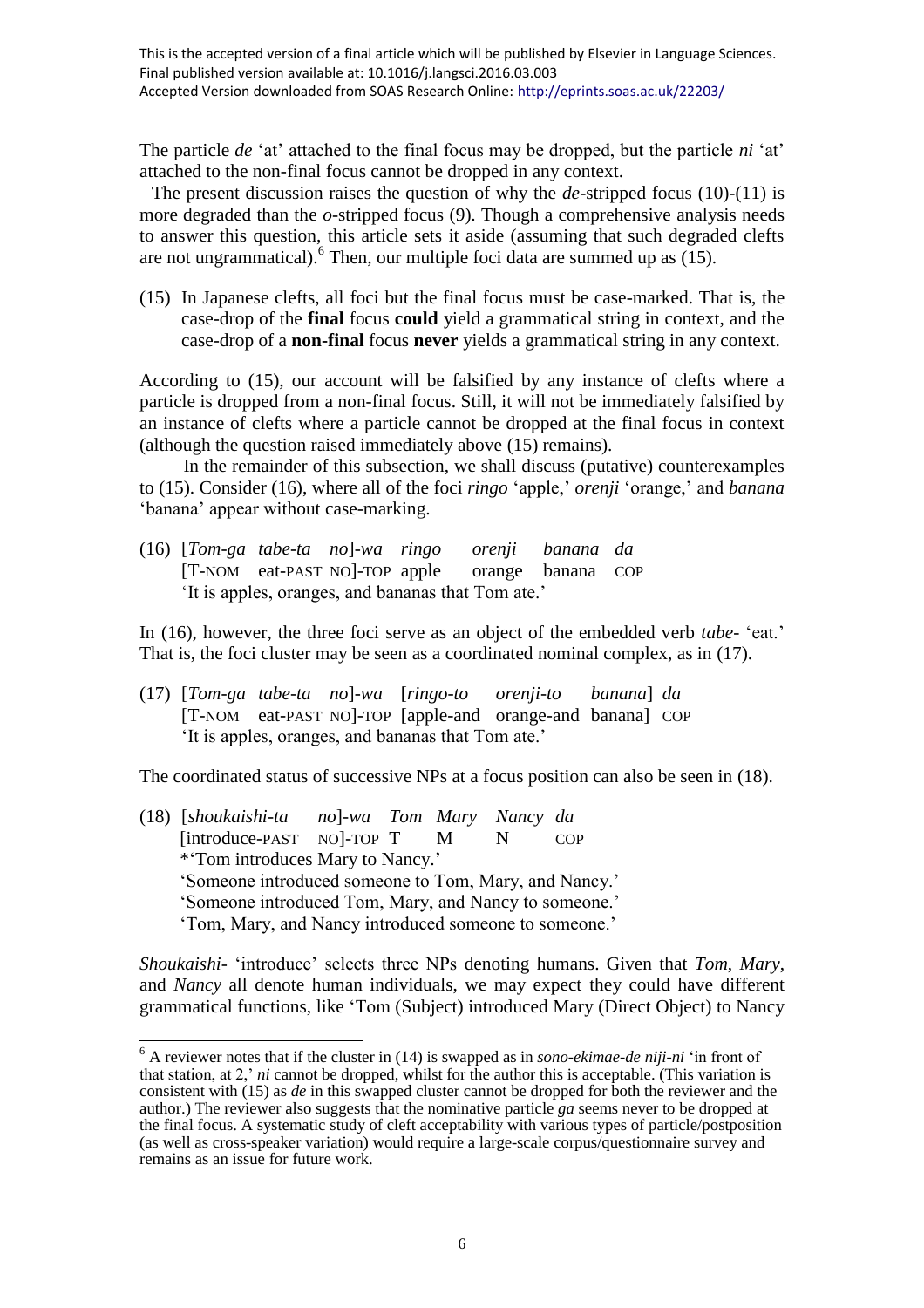(Indirect Object).' But this reading is impossible, as marked with  $*$  in [\(18\).](#page-5-3) The string only receives the three readings provided in [\(18\),](#page-5-3) where the three NPs in total have a single grammatical function. In short, if multiple caseless NPs are placed at a focus position and if the string is acceptable, these NPs must be coordinated so as to receive a single grammatical function.

Let us turn to the case-marking pattern of [\(16\).](#page-5-1) In the coordinated foci cluster, it is impossible to case-mark non-final foci. For instance, the first focus *ringo* cannot be case-marked, as shown in [\(19\).](#page-6-0)

<span id="page-6-0"></span>(19) \*[*Tom-ga tabe-ta no*]-*wa ringo-o orenji banana da*. [T-NOM eat-PAST NO]-TOP apple-ACC orange banana COP Int. 'It is apples, oranges, and bananas that Tom ate.'

Similarly, the following case-marking patterns all result in unacceptability: (i) only *orenji* is case-marked, (ii) only *ringo* and *orenji* are case-marked, (iii) only *ringo* and *banana* are case-marked, (iv) only *orenji* and *banana* are case-marked, and (v) all NPs are case-marked.

There is a single acceptable pattern: only the final focus *banana* is case-marked. The string [\(20\)](#page-6-1) may not be readily acceptable, but there is a sharp contrast between [\(20\)](#page-6-1) and [\(19\)](#page-6-0) (and the other five case-marking patterns mentioned above).

<span id="page-6-1"></span>(20) ?[*Tom-ga tabe-ta no*]-*wa ringo orenji banana-o da* [T-NOM eat-PAST NO]-TOP apple orange banana-ACC COP 'It is apples, oranges, and bananas that Tom ate.'

This case-marking pattern is compatible with our contention that the foci constitute an integrated element, provided that a case particle may be attached to the integrated element as a whole but not part of the element. Therefore, the case-marking patterns revealed in [\(16\)-](#page-5-1)[\(20\)](#page-6-1) do not contradict with  $(15)$ .

<span id="page-6-2"></span>The picture arising from the above discussion is summarised in [\(21\).](#page-7-0) In the next subsection, we shall see that the data on Rangi clefts differ from the generalisation developed for Japanese, constituting a cross-language cleft problem.

<sup>&</sup>lt;sup>7</sup> The coordination data have been presented to confirm [\(15\),](#page-5-0) and a full account of such data is pending. In DS, coordination is dealt with by means of the "LINK" device (Cann et al. 2005), which is in principle applicable to the above data. (Further, a plural operator would be in order to denote a group entity à la Link (1983); see Author (2013: 308-9).) Notably, as the parse of a case particle at a "LINKed" node in such context aborts a tree-update (Author 2013), the case-marking patterns in [\(16\)](#page-5-1)[-\(20\)](#page-6-1) are generally expected. Still, a reviewer notes that in coordinated foci, each non-final focus may be case-marked if *soshite* "and" is placed before the final focus, as in (i). This may be captured by the entry of *soshite*, but the detail of analysis is left for future research.

<sup>(</sup>i) [*Tom-ga tabe-ta no*]-*wa ringo-o orenji-o soshite banana*(-*o*) *da* [T-NOM eat-PAST NO]-TOP apple-ACC orange-ACC and banana(-ACC) COP 'It is apples, oranges, and bananas that Tom ate.'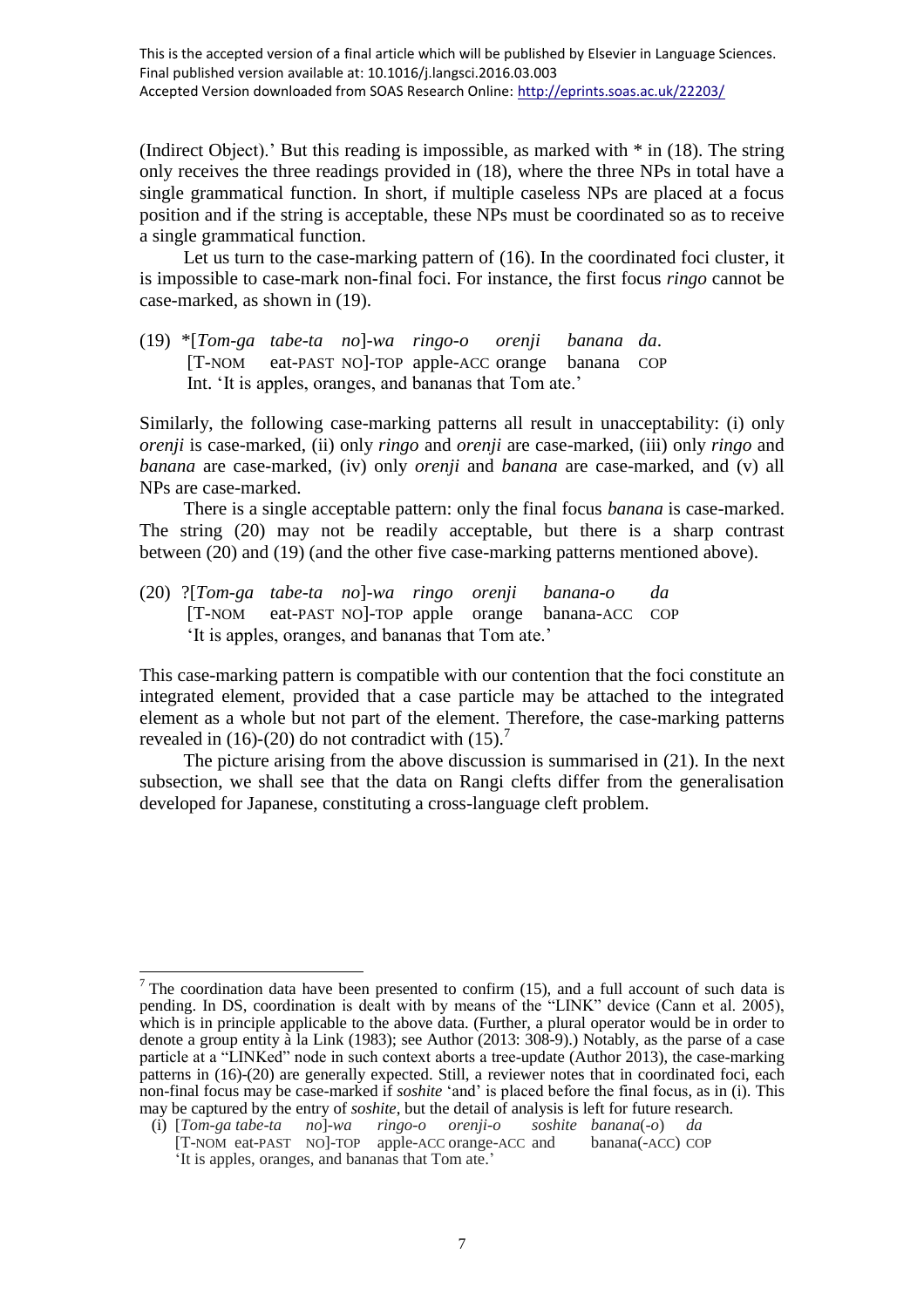- <span id="page-7-0"></span>(21) Focus elements in Japanese clefts
	- a. If multiple foci have a single grammatical function, they are coordinated foci with a joint focal interpretation, and all foci but the final one must not be casemarked.
	- b. If multiple foci have multiple grammatical functions, all foci but the final one must be case-marked. That is, case-drop is potentially possible at the final focus, while it is never possible at the non-final focus (see [\(15\)](#page-5-0) for clarification).

## **2.2. Rangi Clefts**

Rangi is a Bantu language spoken in central Tanzania. Rangi has morphologically complex verbs and a basic S-V-O word-order, which allows for some flexibility of constituent order. Lexical subjects and objects are co-indexed on the verb by an extensive system of agreement. Rangi (like Japanese) exhibits pro-drop, and in the appropriate context, overt subject and object NPs can be omitted, with the inflected verb form functioning as a complete utterance.

A simple verbal construction employs a single verb which is inflected for tense (and optionally aspect), with subject agreement taking the form of a prefix on the verb (Dunham 2004, Stegen 2001, 2006). This can be seen in [\(22\),](#page-7-1) where the subject NP *niíni* "I" appears clause-initially, and the verb stem -*tereka* "cook" is prefixed by the progressive marker *íyó-* and the first person singular subject marker *n-*. The object NP *chákurya* 'food' appears after the verb.<sup>8</sup>

<span id="page-7-1"></span>(22) *niíni n-íyó-térek-a chá-kurya* 1<sup>st</sup>.SG.PP SM.1<sup>st</sup>.SG-PRES.PROG-cook-FV 7-food "I am cooking food."

In addition to simple verb structures, Rangi exhibits compound constructions in which an auxiliary form is used alongside the main verb. This can be seen in [\(23\),](#page-7-2) where the auxiliary -*íja* is used with the main verb -*suka* "plait" and the appropriate inflectional morphology to encode a distant past habitual interpretation.

<span id="page-7-2"></span>(23) *Ana a-íja á-súk-áa ndihi* A SM.1-AUX SM.1.PAST.2-plait-PAST.HAB 10.rope 'Anna used to plait rope.'

Clefts in Bantu languages are commonly formed through a copula that appears clause-initially and results in a focal reading on the post-copula element. The use of clefts in Bantu languages is widespread, and Watters (2000: 216) notes that the cleft construction is probably the most widespread strategy to mark new information focus amongst African languages. Clefts in Rangi employ the copula *ní* which is positioned in front of the verbal complex resulting in the fronted expression receiving a focus interpretation.<sup>9</sup> This focus cluster is followed by a clause with a gap (to be associated

 $\overline{a}$  $8$  Rangi has a 7-vowel system. We follow Stegen (2001) and Author (2012) under which the vowels ʊ and ɪ are represented orthographically as *u* and *i* respectively.

<sup>9</sup> We assume that only type-e elements are licensed as foci in Rangi clefts. Whilst our corpus does not include examples of predicate focus, even if a verbal element appeared as the focus of a cleft, it would appear as an infinitival form since this is the only way to encode predicate focus. The Bantu infinitive has long been noted to exhibit both verbal and nominal properties (Creissels &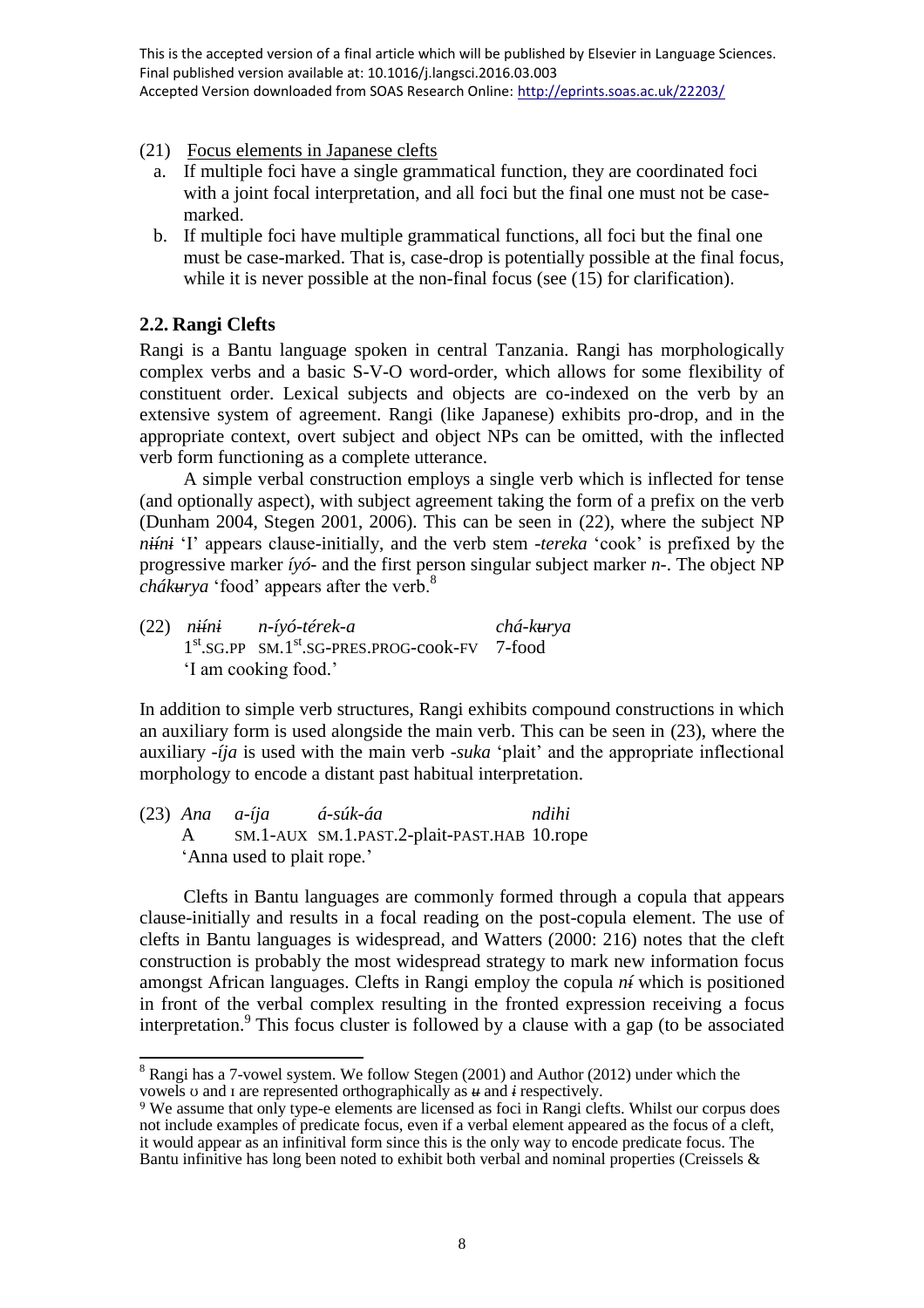with a focus). This can be seen in [\(24\),](#page-8-0) where the copula *ní* introduces the focus *na Dodoma* 'to Dodoma.' Similarly, in  $(25)$ , the copula  $n \notin I$  is placed before a nominal phrase, resulting in a contrastive focus on *mboha já masaambi* "cassava leaves."

- <span id="page-8-0"></span>(24) *ní na Dodoma n-íyó-dom-a* COP PREP D st .SG-PROG-go-FV 'It is to Dodoma that I am going.'
- <span id="page-8-1"></span>(25) *ni mboha j-á masaambi na-térek-a* COP 10. vegetable 10-of cassava.leaves SM.1<sup>st</sup>.SG.PRES-cook-FV 'It is cassava leaves that I am cooking.'

Rangi clefts exhibit two surface differences from those found in Japanese. Firstly, the focussed item and copula appear clause-initially in Rangi clefts, whilst appearing clause-finally in Japanese. Secondly, the ordering of this pair also differs: in Rangi clefts, the order is copula-focus while in Japanese clefts, the order is focus-copula. These differences challenge surface-oriented grammars like DS, raising the questions of why the parse of a string in a certain order leads to a licit structure in one language (but not the other language), and why the parse of a string in another order leads to a licit structure in one language (but not the other language).

The *ní* cleft can also be used with a complex verbal construction. The general future tense in Rangi is formed with an uninflected, infinitival verb form and the auxiliary *-ri* [\(26\).](#page-8-2)

<span id="page-8-2"></span>(26) *kány-a ndí-ri u-hu mu-ti*  $fell-FV$  SM.1<sup>st</sup>.SG-AUX DEM-3 3-tree "I will fell this tree."

 $\overline{a}$ 

The post-verbal placement of the auxiliary in the future tense is unusual from both a typological and comparative perspective (see Author (2012) for details). Of particular interest for our current purposes, however, is that the formation of a cleft in this future tense construction results in a word-order change, yielding pre-verbal placement of the auxiliary [\(27\).](#page-8-3) An attempt at post-verbal auxiliary placement in a cleft leads to ungrammaticality  $(28)$ .<sup>10</sup>

<span id="page-8-3"></span>(27) *ní niíni ndí-ri kány-a u-hu mu-ti*  $COP$   $1^{st}$ .SG.PP SM.1<sup>st</sup>.SG-AUX cut-FV DEM-3 3-tree 'It is me that will fell this tree.'

Godard 2005, Visser 1989, Author 2012). As such, it would still be possible to consider such a "verbal" element at a focus position in a cleft to be of type e.

As suggested by a reviewer, such behaviour exhibits parallels with the verb-second effect in a language like German in which the auxiliary follows the verb in embedded clauses, unless topicalisation has occurred in which case the auxiliary must appear before the verb. A DS analysis of such constructions may also be provided in terms of the Unique-Unfixed Node Constraint (see [\(69\)\)](#page-22-0). In fact, this constraint plays a role in a number of other phenomena such as clitic placement and clitic clustering phenomena in dialects of Modern Greek (Chatzikyriakidis 2010) and Medieval Spanish (Bouzouita & Chatzikyriakidis 2009).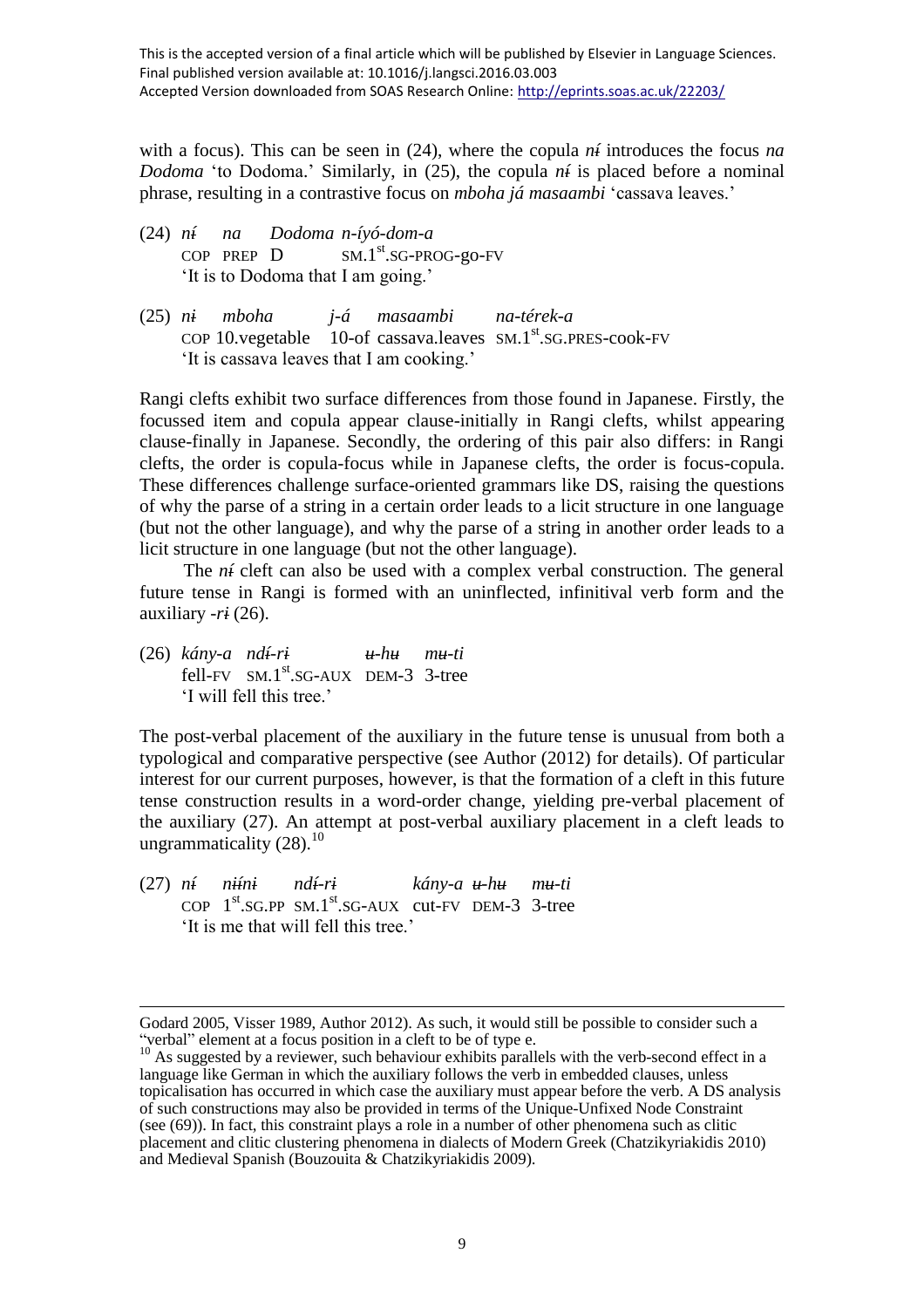<span id="page-9-0"></span>(28) \**ní niíni kány-a ndí-ri u-hu mu-ti*  $COP$  1<sup>st</sup>.SG.PP cut-FV SM.1<sup>st</sup>.SG-AUX DEM-3 3-tree Int. 'It is me that will fell this tree.'

A striking contrast with Japanese is found in multiple foci. Unlike Japanese, it is not possible for more than one expression to be focused in Rangi clefts. For instance, in [\(29\),](#page-9-1) there is no way to retrieve an interpretation with two foci; rather, the string is rendered ungrammatical.

<span id="page-9-1"></span>(29) \**ní niíni* (*ní*) *na basi ndí-ri dóm-a na Dodoma* COP PP.1st SG (COP) PREP  $9$  bus  $SM.1^{st}$  SG-AUX go-FV PREP D Int. 'It is me and it is by bus that I am going to Dodoma.'

It is still possible to place multiple elements at a focus position, but in such cases, the coordinator *na* 'and, with' is present, and the multiple elements must have a single grammatical function such as Object in [\(30\),](#page-9-2) with the coordinated elements *wari na mahalga* 'ugali and beans<sup>'11</sup> receiving a joint focal interpretation.

<span id="page-9-2"></span>(30) *ni wari \** (*na*) *ma-halaga tú-ri ku-ry-a*  $COP$  14-ugali  $(CONN)$  6-beans st .PL INF-eat-FV "It is ugali and beans that we will eat."

It is also noted that unlike Japanese clefts, the cleft string is ungrammatical in Rangi if the coordinator *na* is dropped. The ungrammaticality of [\(30\)](#page-9-2) without *na* is due to the fact that in general (i.e., non-cleft environments), multiple NPs cannot be combined without *na* in Rangi.<sup>12</sup>

(31) *ku-ry-a tú-ri wari \**(*na*) *ma-halaga* INF-eat-FV SM.1<sup>st</sup>.PL 14-ugali (CONN) 6-beans 'We will eat ugali and beans.'

A similar situation is seen in [\(32\),](#page-9-3) where the entire phrase *Dodoma na Kondoa* may receive focus as a coordinated phrase. Again, in order for the non-cleft counterpart of such an example to be grammatical, the coordinator *na* must be present as in [\(33\).](#page-9-4)

- <span id="page-9-3"></span>(32) *ni na Dodoma \**(*na*) *Kondoa n-íyó-dom-a*  $COP$  PREP  $D$   $(CONN)$  K st .SG-PROG-go-FV "It is to Dodoma and Kondoa that I am going."
- <span id="page-9-4"></span>(33) *n-íyó-dom-a na Dodoma \**(*na*) *Kondoa* SM.1<sup>st</sup>.SG-PROG-go-FV PREP D (CONN) K "I am going to Dodoma and Kondoa."

 $\overline{a}$ 

 $\frac{11}{11}$  *Ugali* is a stiff maize meal porridge eaten throughout East Africa.

<sup>&</sup>lt;sup>12</sup> When more than two NPs are combined, the coordinator *na* is optional in the focus cluster in clefts. (There is a tendency that *na* occurs between the last two items in careful speech.) Even in this case, the obtained interpretation is a joint focus interpretation (where the coordinated foci in total have a single grammatical function). Further, a parallelism finds itself with regard to the optionality of *na* in the non-cleft environment; that is, *na* is also optional when more than two NPs are coordinated in a non-cleft string.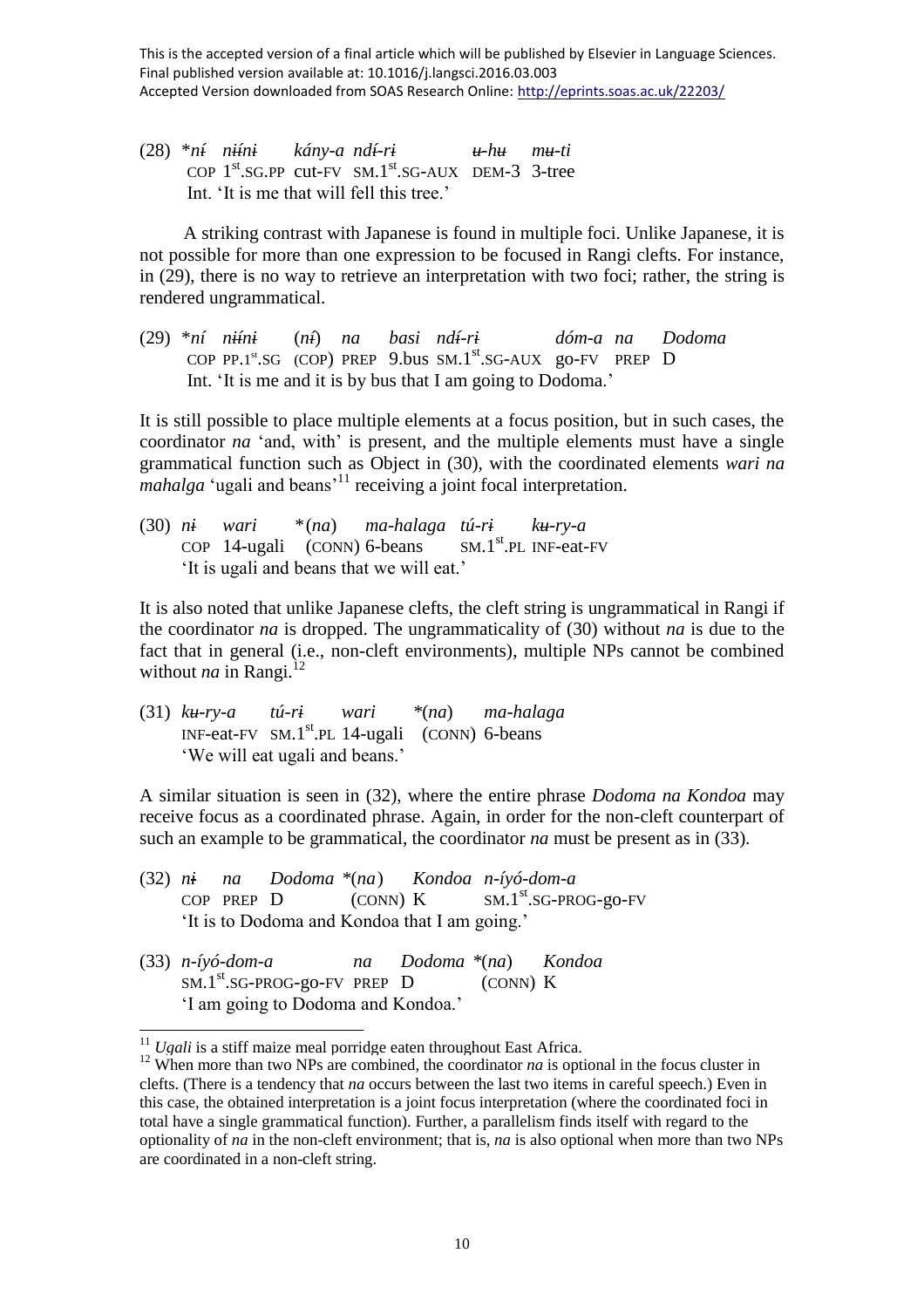The Rangi data examined above are condensed into the generalisation in [\(34\).](#page-10-0) This can be contrasted with the generalisation about Japanese clefts [\(21\).](#page-7-0)

- <span id="page-10-0"></span>(34) Focus elements in Rangi clefts
	- a. Multiple elements can be combined together when the coordinator *na* is present. These focus elements receive a single grammatical function with a joint focal interpretation.
	- b. If multiple elements at a focus position have distinct grammatical functions, a cleft is always ungrammatical.

#### **2.3. Summary**

This section has shed light on several grammatical properties of Japanese and Rangi clefts. Parallelisms are detected in information structure terms. In both languages, a cleft string evokes the presentation of background information and the provision of focal information which is assessed against this background. In both languages, the background is conveyed by a clause with a gap, and a focus position is marked by the presence of a copula: *da* in Japanese and *ní* in Rangi. The nature of the focussed element is also common across the two languages: only type-e items (as construed with the DS assumptions) are licensed in the focus position.

What makes the two languages a promising test case for cross-linguistic enquiry into clefts is that they also display a range of differences. Firstly, the order of a focus and a copula is the opposite in the two languages: focus-copula order in Japanese vs. copula-focus order in Rangi. Secondly, the sequence involving the focus and the copula itself is positioned differently, appearing clause-finally in Japanese and clauseinitially in Rangi. These differences raise an immediate puzzle for any incremental analysis of clefts based on left-to-right parsing. Thirdly, a range of data pertaining to multiple foci raises cross-linguistic questions. As stated in [\(21\)](#page-7-0) and [\(34\),](#page-10-0) multiple foci are possible only in Japanese clefts, although there are certain restrictions on the casemarking of foci: unless foci receive a coordination reading, the case-marking of foci is obligatory on all except the final focus. Multiple foci are barred in Rangi clefts, but multiple items can be marked for focus if they receive a single grammatical function.

The similarities and differences manifested by Japanese and Rangi clefts give rise to the problem of how to model the incremental parsing of a cleft string online (Kahraman et al. 2011). This consideration imposes another restriction on possible accounts; the cleft problems cannot simply be solved syntactically, but it must also be shown that an account is realistically embedded within a performance model whereby a cleft string is interpreted progressively. It should also not go unnoticed that the data surveyed are valuable not only theoretically but also from a descriptive perspective. The data on Japanese clefts have been widely noticed, but this article reinforces the multiple foci data reported in Author (2013). Rangi clefts have not previously been described and are only partially examined in Author (2012); the account provided here therefore also enhances the description of this area of Rangi grammar.

Now that the data to be examined are in place, the next section provides the theoretical scaffolding against which these data are given a dynamic account.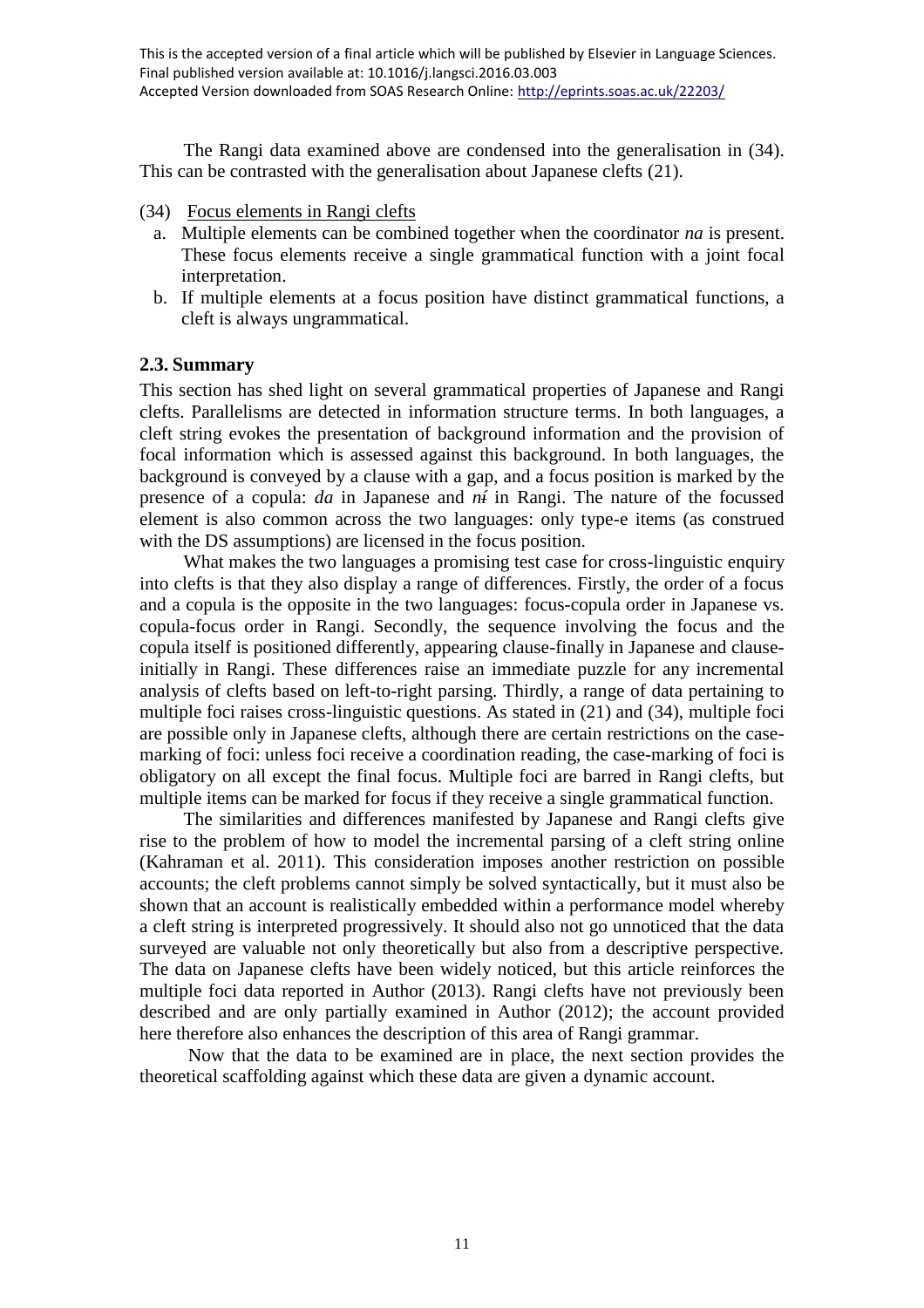### **3. Dynamic Syntax (DS)**

Like other generative theories, Dynamic Syntax explicates linguistic competence, but the DS concept of competence is a set of (i) procedures which gradually update an interpretation and (ii) constraints on this interpretation update (Cann et al. 2005, Kempson et al. 2001, 2011). Against the backdrop of these procedures/constraints, the parser takes a string word-by-word, and incrementally updates a semantic structure without any independent level of syntactic representation. In DS, the parser is not a supplementary device postulated separately from a grammar; rather, the parser itself is a core syntactic device, where "syntactic" means that the device is equipped with a set of procedures/constraints used to construct a semantic representation.

DS semantic structure and its gradual update are expressed using binary trees. Suppose we parse *Tom runs* (ignoring tense). The tree-update proceeds as follows:

<span id="page-11-0"></span>

First, [\(35\)a](#page-11-0) sets the starting point for a parse. At this stage, there is only a "root" node (i.e., node at the highest position in a tree). Second, [\(35\)b](#page-11-0) refers to the stage where *Tom* has been parsed. At this stage, an argument node has been created and annotated with *Tom'*. (*Tom'* is the semantic content of the expression *Tom.*) Third, [\(35\)c](#page-11-0) refers to the stage where *run* has been parsed. At this stage, a functor node has been created and annotated with *run'*, or more precisely, the content of *run*. Finally, [\(35\)d](#page-11-0) refers to the final stage, where the content *run'*(*Tom'*) at the root node is calculated based on the contents  $run'$  and  $Tom'$  at the daughter nodes.<sup>13</sup>

<span id="page-11-3"></span>The informal exegesis above is substantiated below. Section [3.1](#page-11-1) introduces the basic machinery of Dynamic Syntax exemplified through Japanese, and Section [3.2](#page-16-0) enriches it with the LINK device, drawing on examples from Rangi.

#### <span id="page-11-1"></span>**3.1. The Basic Tools**

 $\overline{a}$ 

The DS parser builds a semantic tree which represents an interpretation of a string parsed. DS semantic trees are binary-branching; by convention, arguments are placed at the left nodes and predicates are placed at the right nodes. For example, the parse of *Tom runs* yields the tree [\(36\),](#page-11-2) ignoring tense/aspect (see Cann 2011). This is the detailed version of the informal tree [\(35\)d](#page-11-0).

<span id="page-11-2"></span>(36) 
$$
run'(Tom'): t, \Diamond
$$
  
Tom': e 
$$
run': e \rightarrow t
$$

<sup>13</sup> This semantic composition is generally called "functional application." In [\(35\),](#page-11-0) *run'* is a functor which takes the content *Tom'* as argument and returns the content *run'*(*Tom'*) as value. *run'*(*Tom'*) expresses the proposition 'Tom runs.'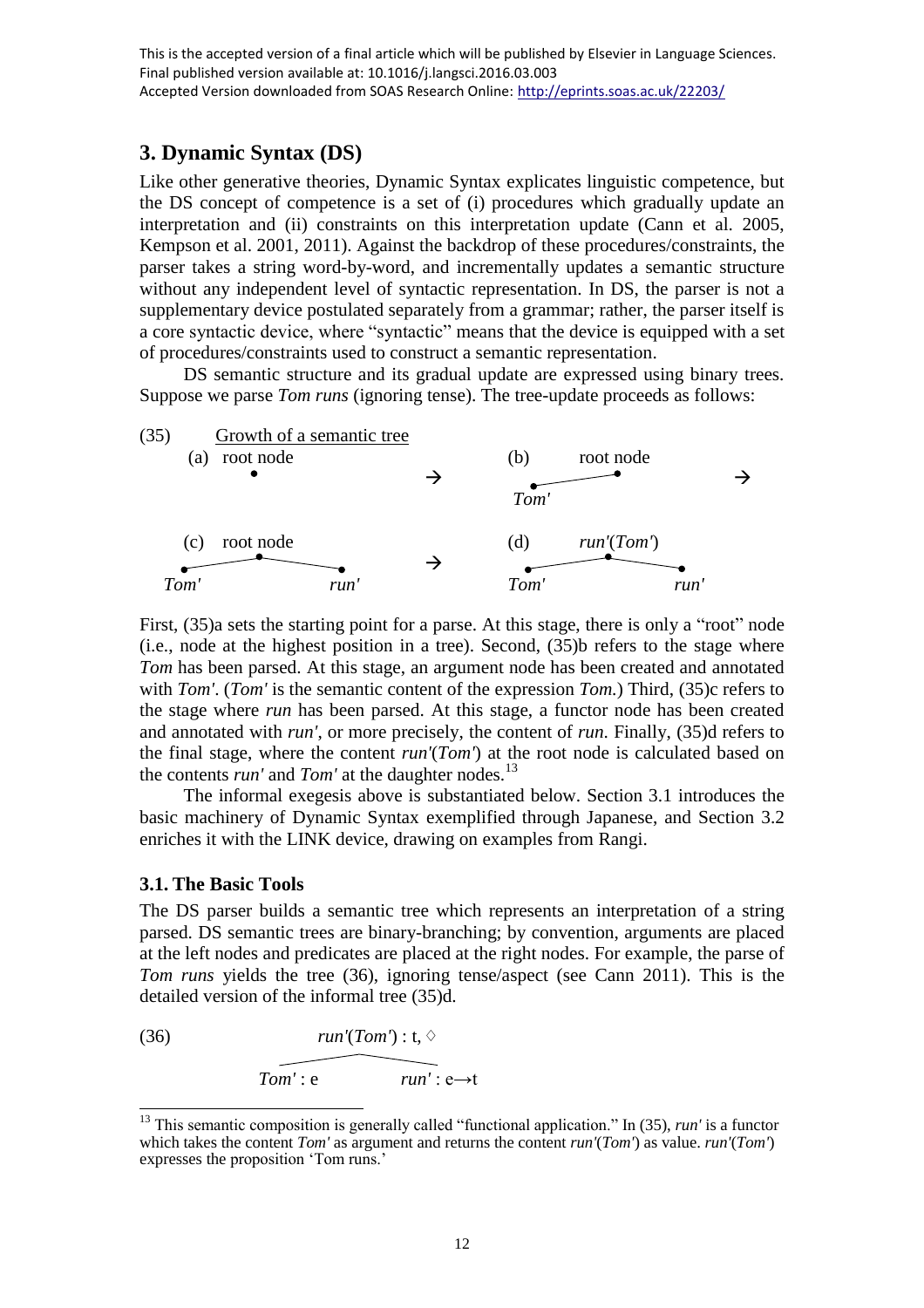Each node is annotated with two types of information: semantic content and semantic type. This pair is notated as in *Tom'* : e, where *Tom'* is a content and e is a type of the content. There are two basic types: "e" and "t." The type "e" indicates that a content is an entity (e.g., human individual), while the type "t" indicates that a content is a truthevaluable statement (i.e., proposition). There are also complex types. For instance, the type "e→t" indicates that some content is a functor that takes a type-e content and returns a type-t content. Another symbol – the "pointer"  $\diamond$  – can also be seen in example [\(36\).](#page-11-2) Since a DS tree is gradually updated, the pointer  $\diamond$  indicates the node under development at any given stage in the parse.

The tree grows incrementally as a parse proceeds. The initial stage [\(35\)a](#page-11-0) is more formally known as the AXIOM.

(37) Initial state (the AXIOM) ?t.  $\diamond$ 

The root node is annotated with ?t, a requirement that the node will be annotated with a type-t content (i.e., propositional content like *run'*(*Tom'*)).

There is subsequently a sequence of intermediate states, as illustrated in [\(35\)b](#page-11-0)-c. The tree [\(35\)c](#page-11-0), for instance, is expressed more richly as [\(38\).](#page-12-0)

<span id="page-12-0"></span>(38) An intermediate state (corresponding to (35)c)  
\n
$$
\underbrace{?t, \diamondsuit}_{Tom': e \longrightarrow t}
$$

At this stage, the requirement ?t at the root node has not been satisfied yet because the type-t content is still absent.

The final stage [\(35\)d](#page-11-0) is delineated as [\(39\)](#page-12-1) (= [\(36\)\)](#page-11-2). In this tree state, the type-t, propositional content *run'*(*Tom'*) appears, and thus the requirement for a type-t content (indicated by ?t) has been met.

<span id="page-12-1"></span>(39) 
$$
\underbrace{\text{Final state}}_{\text{run}' \, : \, \text{e}} \quad \underbrace{\text{run} \, \text{run}' \, : \, \text{e} \rightarrow \text{t}}_{\text{run} \, : \, \text{e} \rightarrow \text{t}}
$$

This tree state is said to be "well-formed" in that all requirements (such as ?t in [\(38\)\)](#page-12-0) have been satisfied and removed.

A tree is gradually updated by a combination of (i) lexical, (ii) general, and (iii) pragmatic actions. Lexical actions are specified in each expression. For example, the lexical item *Tom* encodes the action to derive the tree-update shown in [\(40\).](#page-12-2)

<span id="page-12-2"></span>(40) The lexical action encoded in *Tom*



The node under development (indicated by the pointer  $\diamond$ ) is annotated with ?e, which requires that this node will be annotated with some type-e content (i.e., entity-type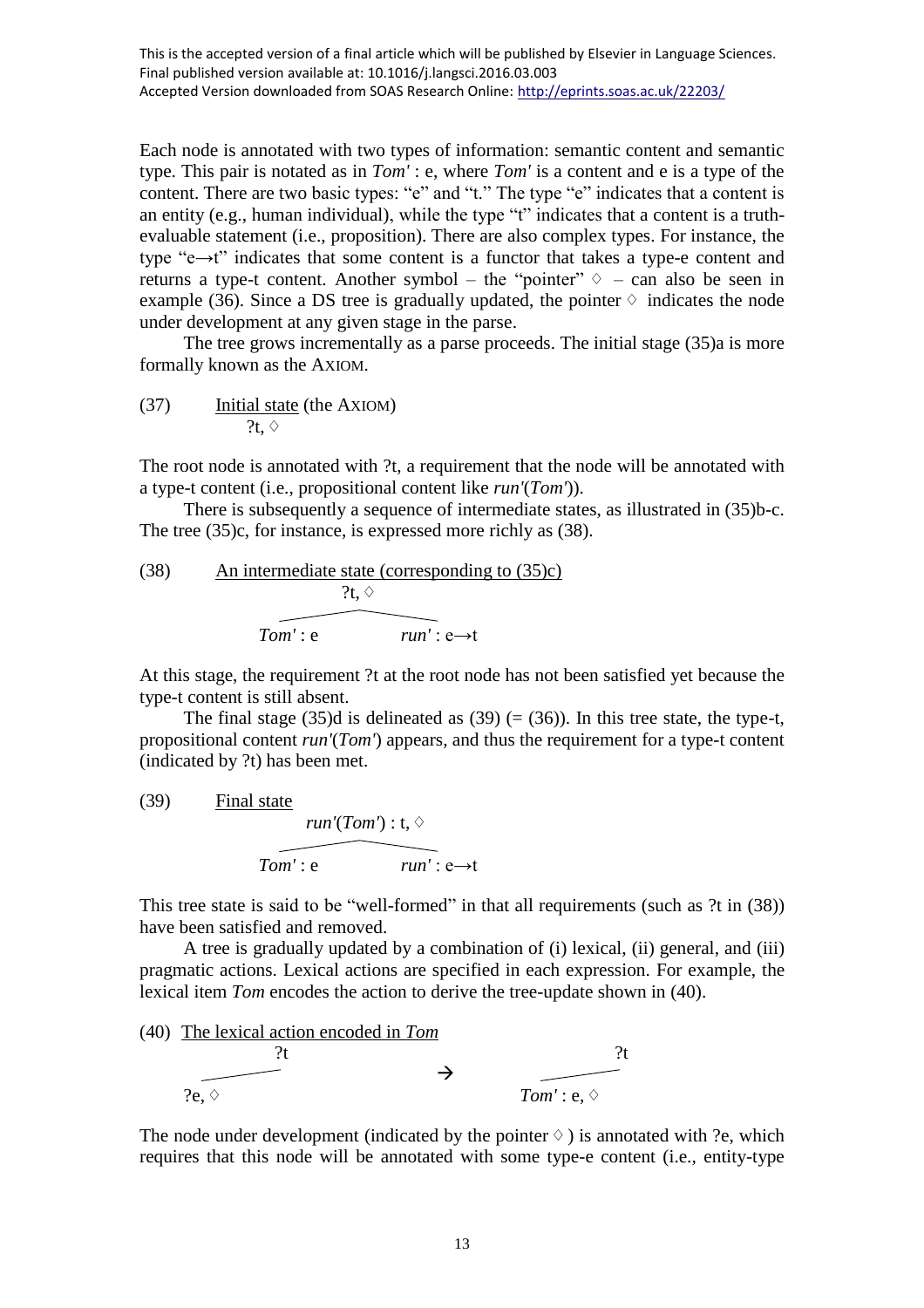content). The parse of *Tom*, then, provides the content *Tom'* and the semantic type of the content, namely e (i.e., entity-type).

General actions are linguistic actions that are not encoded in lexical items. As an example, functional application (see footnote [13\)](#page-11-3) is formulated as ELIMINATION.



Finally, pragmatic actions are contextually driven. For instance, SUBSTITUTION can give a contextually salient value to an anaphoric item. Suppose we parse *He runs*. The parse of *he* posits a metavariable U, a place-holding device to be saturated.

(42) The pragmatic action SUBSTITUTION  
\n?t\n?t\n?t\n
$$
\overbrace{U : e, \diamond}^{?t} \longrightarrow
$$
\n
$$
\overbrace{U : e, \diamond}^{?t} \longrightarrow
$$
\n
$$
\overbrace{U : e, \diamond}^{?t} \longrightarrow
$$
\n
$$
\overbrace{U : e, \diamond}^{?t} \longrightarrow
$$
\n
$$
\overbrace{U : e, \diamond}^{?t} \longrightarrow
$$

Setting aside bound-variable cases, U is contextually saturated, and this is formalised as SUBSTITUTION. That is, the parser updates U with an appropriate value such as *Tom'*.

In our treatment of Japanese and Rangi clefts (see Section 4), the analysis relies on the DS insight that languages differ in the balance of which portions of actions are realised as lexical actions or non-lexical actions (Cann et al. 2005).

Before illustrating the application of the framework, the general action of LOCAL \*ADJUNCTION also needs to be introduced. This action is particularly significant for verb-final languages such as Japanese. In Japanese, the verb, which is presumed to encode core instructions for structure building, appears clause-finally in terms of left-to-right parsing. It may therefore seem as though no substantive structure building occurs until the verb is parsed (Pritchett 1992), but a growing amount of psycholinguistic evidence indicates otherwise (Kamide 2006). DS models this "delay" in the update process by defining an "unfixed" node, a node whose position in a tree is initially uncertain and will only be resolved at a later point. Such an unfixed node is introduced by LOCAL \*ADJUNCTION [\(43\).](#page-13-0)

<span id="page-13-0"></span>(43) The general action 
$$
\text{LOCAL} * \text{ADJUNCTION}
$$
  
\n?t,  $\Diamond$   
\n?e,  $\uparrow_0 \uparrow_1 * (?t), \Diamond$ 

 $\overline{a}$ 

An unfixed relation is indicated by a dashed line. The unfixed node is annotated with  $\int_0 \hat{f}_{1*}(?t)$ . This constraint ensures that the node will be resolved in a local propositional structure.<sup>14</sup> Note that the pointer  $\diamond$  is located at an unfixed node; this allows an NP to be parsed without waiting for a verb to be encountered.<sup>15</sup>

<sup>&</sup>lt;sup>14</sup> The detail of  $\int_0^{\infty} \int_1^x (2t)$  is irrelevant; what is important is that it ensures that an unfixed node is resolved in a local structure. Still, here is a brief explanation. With the Kleene star \*, ↑0↑1\* is a sequence  $\langle 0, x \rangle$ , where x is an arbitrary succession of 1, as in  $\langle 0 \rangle$ ,  $\langle 0, 1 \rangle$ ,  $\langle 0, 1, 1 \rangle$ . Recall that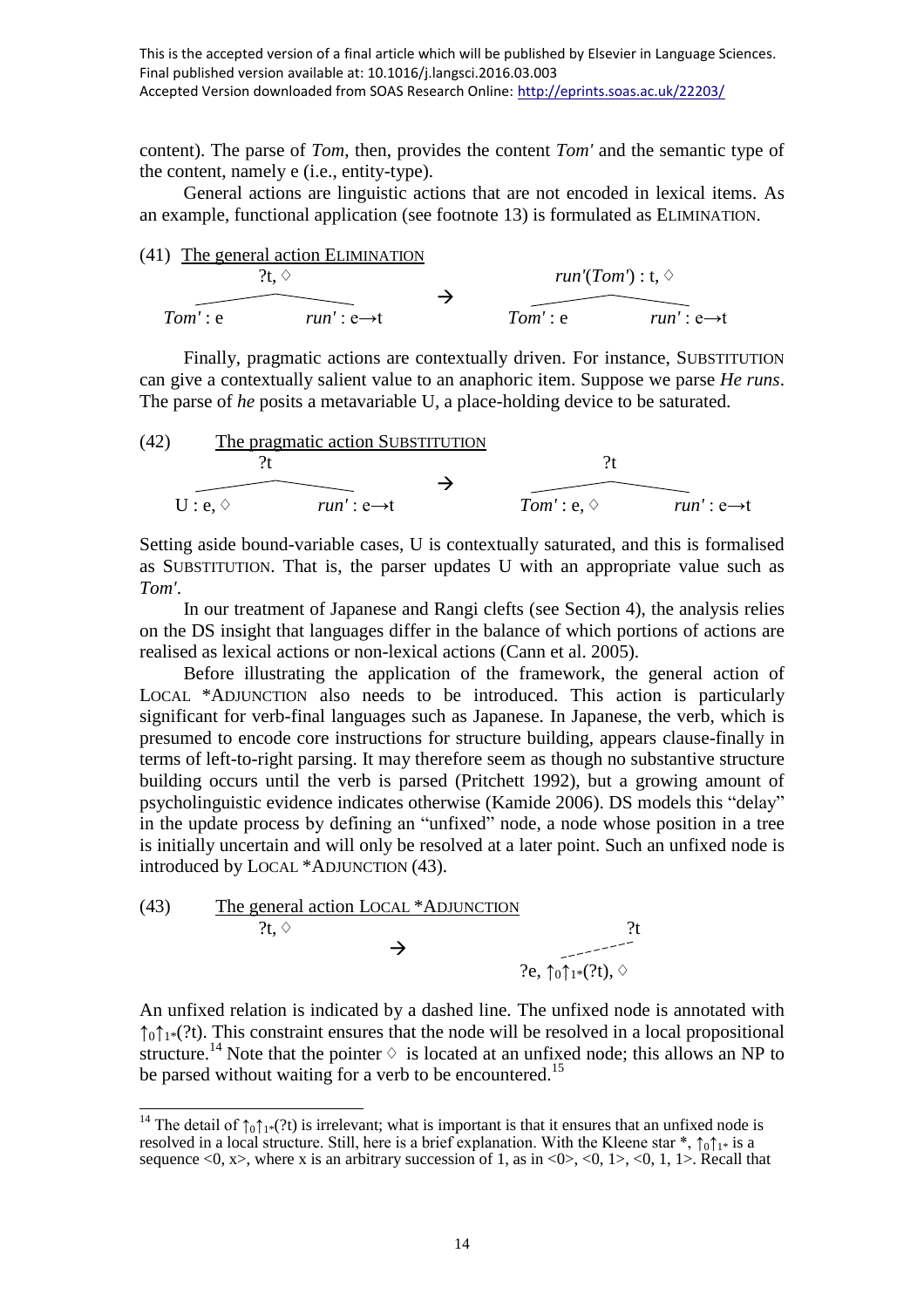There are two options for resolving an unfixed node: lexical and non-lexical. In Japanese, a case particle encodes an action to resolve an unfixed node. For example, the nominative particle *ga* resolves an unfixed node as a "subject" node.<sup>16</sup> This is illustrated in [\(44\),](#page-14-0) where a dashed line has become a solid line (representative of a fixed node).

<span id="page-14-0"></span>(44) Resolving an unfixed node with the parse of ga  
\n?t  
\n
$$
Tom': e, \uparrow_0 \uparrow_1 * (?t), \diamond
$$
\n
$$
Tom': e, \uparrow_0 \uparrow_1 * (?t)
$$

The second option is to execute UNIFICATION. This general action merges the node descriptions of an unfixed node and a fixed node, as a result of which an unfixed node is structurally resolved. UNIFICATION plays a central role in parsing focus elements in clefts (see Section 4 for details).

In the rest of this subsection, we shall illustrate the DS mechanism with the parse of the simple Japanese sentence shown in [\(45\).](#page-14-1)

<span id="page-14-1"></span>(45) *Tom-ga yon-da* T-NOM read-PAST 'Tom read it.'

Starting with the AXIOM, the rule of LOCAL \*ADJUNCTION [\(43\)](#page-13-0) posits a type-erequiring unfixed node. This unfixed node is annotated by the parse of the initial item *Tom*.

(46) Parsing Tom  
\n?t  
\n*Tom'*: e, 
$$
\uparrow_0 \uparrow_1 * (?t)
$$
,  $\diamond$ 

The unfixed node is resolved as a subject node by the nominative particle *ga* (see [\(44\)](#page-14-0) above). In [\(47\),](#page-14-2)  $\int_0^1 (2t)$  is omitted since the node in question is now resolved as a subject node.

<span id="page-14-2"></span>(47) Parsing *Tom-ga* ?t.  $\diamond$ *Tom'* : e

 $\overline{a}$ 

DS trees are binary-branching with an argument on the left and a functor on the right. If a nonlocal structure is crossed,  $\uparrow_0$  is involved more than once as in  $\uparrow_0\uparrow_1\uparrow_0$ , contradicting with  $\uparrow_0\uparrow_1$ <sup>\*</sup>.

The variants of LOCAL \*ADJUNCTION (i.e., \*ADJUNCTION, GENERALISED ADJUNCTION) are not employed in this paper; we assume NPs are parsed only by LOCAL \*ADJUNCTION (Author 2013). Since DS dispenses with the syntactic vocabulary, "subject" is used for presentation purposes. A subject node refers to the left-daughter of a root node in a propositional tree. We simply hold that *ga* encodes the action to resolve an unfixed node as a subject node, ignoring complex data such as

<sup>&</sup>quot;multiple nominative constructions" and "*ga*-marked object" (see Nakamura et al. 2009).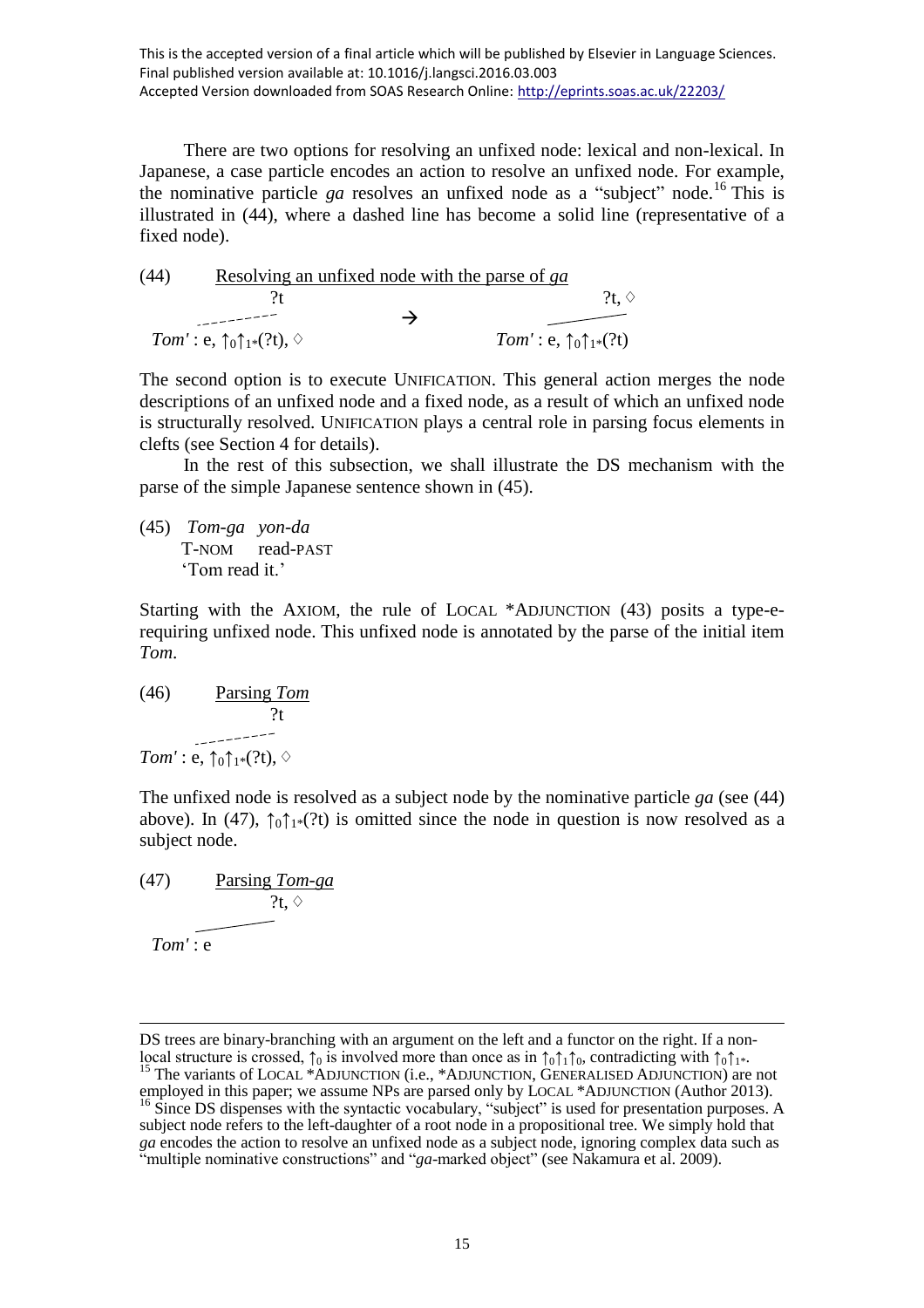The next item is the verb *yon*- "read." Since Japanese is fully pro-drop, it is assumed that a verb creates a propositional template with argument slots. Thus, the transitive verb *yon*- projects the template [\(48\)](#page-15-0) with two argument slots. At the subject node, ?∃x.*Fo*(x) requires that U will be saturated. (*Fo* is a "formula" predicate.) The same goes for the object node.

<span id="page-15-0"></span>(48) Output structure of parsing *yon*-  
\n?t, 
$$
\diamond
$$
  
\nU: e, ?\exists x.Fo(x) ?(e $\rightarrow$ t)  
\nV: e, ?\exists y.Fo(y) *yon* : e $\rightarrow$ (e $\rightarrow$ t)

In non-pro-drop languages, a verb does not create a template like [\(48\),](#page-15-0) but encodes information about the arguments. For instance, the content of *run* in English is strictly notated as λx.[*run'*(x)], which specifies the number of arguments selected.

In [\(47\),](#page-14-2) the subject node is already present and collapses with the subject node created by *yon*- in [\(48\).](#page-15-0) This collapse is harmless because (i) the subject node created by *yon*- is annotated with a metavariable U and (ii) a metavariable is the weakest form of content, compatible with any formula. So, the parse of *yon*- is updated from [\(47\)](#page-14-2) to [\(49\),](#page-15-1) where ?∃x.*Fo*(x) is no longer present since U has received a full specific value, *Tom'*.

<span id="page-15-1"></span>(49) Parsing Tom-ga von-  
\n?t, 
$$
\Diamond
$$
  
\n*Tom'*: e  
\n $?$   
\n $Y : e$ , ? $\exists y.Fo(y)$  *yon'*: e $\rightarrow$ (e $\rightarrow$ t)

The tree [\(49\)](#page-15-1) contains the requirement that the metavariable V needs to be saturated (?∃y.*Fo*(y)). This is satisfied by running SUBSTITUTION to saturate V with *hon'* (denoting a book), provided that it is an appropriate entity. The other requirements are met by running ELIMINATION (twice, for the object-predicate pair and the subjectpredicate pair).

<span id="page-15-2"></span>(50) 
$$
\frac{\text{SUBSTITUTION} + \text{ELIMINATION}}{\text{yon}'(hon')(Tom') : t, \Diamond}
$$
  
Tom': e  $\text{yon}'(hon') : e \rightarrow t$   
hon': e  $\text{yon}' : e \rightarrow (e \rightarrow t)$ 

The structure [\(50\)](#page-15-2) is well-formed in that no outstanding requirements remain, and it represents the asserted content of [\(45\)](#page-14-1) relative to a context where Tom read a book.

We have outlined the DS mechanism and the application of these tools to Japanese. As will be shown in the next subsection, this basic machinery is applicable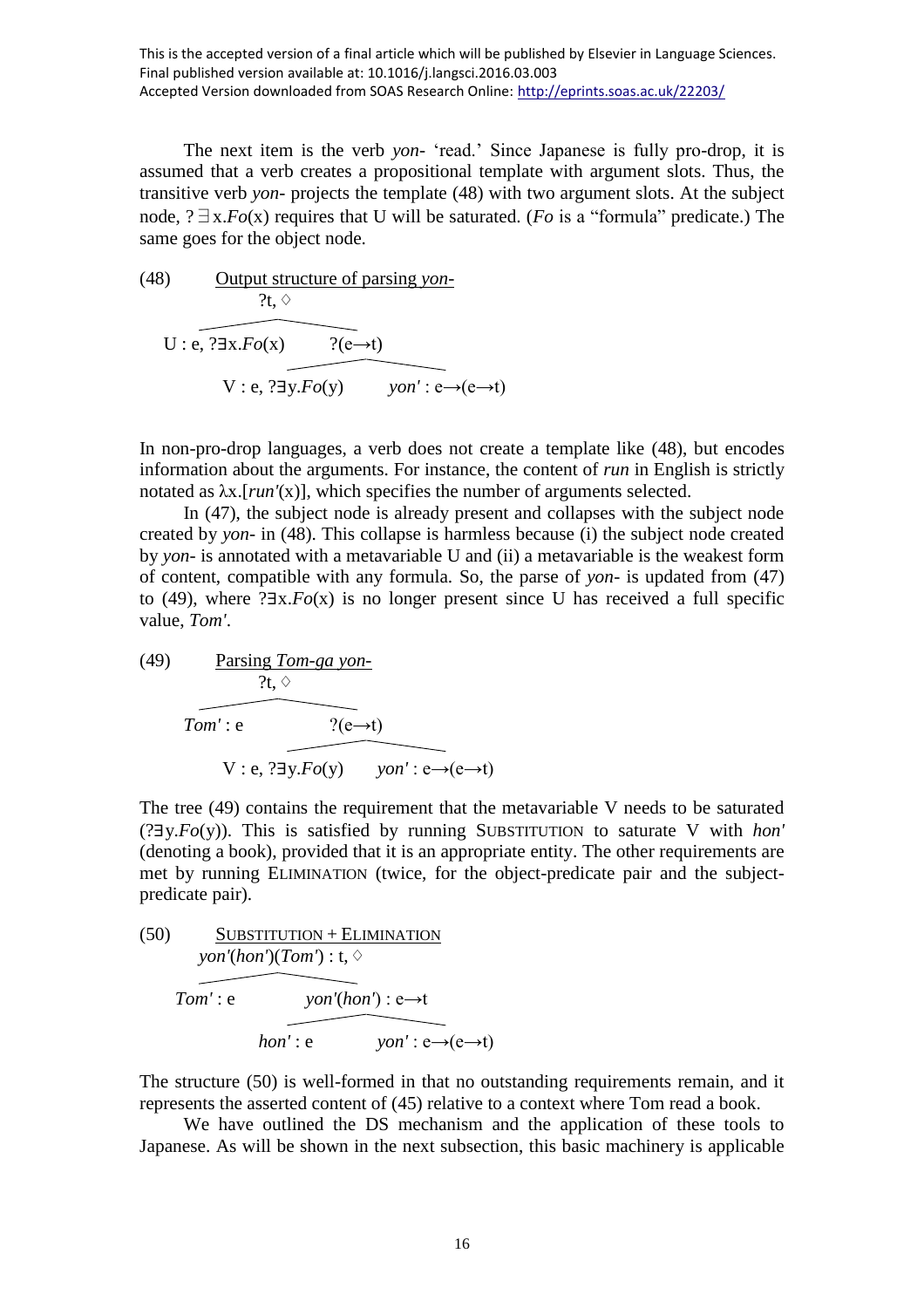to Rangi without substantive modification. The main difference introduced for Rangi will be that the overt subject expression is projected onto a LINKed tree.

### <span id="page-16-0"></span>**3.2. LINK Relations**

In the last subsection, DS trees were constructed in isolation; that is, the parser builds a single tree at a time. However, it is also possible for two trees to be constructed in tandem. This is the case in relative clauses, for example (Cann et al. 2005: Ch.3-4), and will be shown later to be the appropriate manner in which to model clefts.

The relationship between two trees is defined via a "LINK" relation. The LINK machinery has been exploited to analyse overt subject expressions in Bantu languages. This will be illustrated with the simple Rangi sentence  $(51)$ .<sup>17</sup>

<span id="page-16-1"></span>(51) *niíni n-íyó-terek-a chá-kurya* 1<sup>st</sup>.SG.PP SM.1<sup>st</sup>.SG-PROG-cook-FV 7-food 'I am cooking food.'

As with Japanese, the Rangi tree-update starts from the AXIOM. Subsequently, the subject NP *niini* 'I' is to be parsed and a LINK relation is induced by the general action LINK ADJUNCTION.

(52) Parsing *niíni*  $n\ddot{i}n\dot{i}'$  : e  $?t, \downarrow$  \* $(n\ddot{i}n\dot{i}'$  : e),  $\diamond$ 

LINK ADJUNCTION posits a requirement that a copy of the information encoded in *niíni* will be present somewhere in the parallel tree. LINK is, therefore, a formal pairing of one tree to another by virtue of the presence of a shared term, in this case, the content of *niíni*.

Parsing the rest of the string leads to the building of the main tree. We model the Rangi subject maker as responsible for the projection of a locally unfixed node from a ?t-node. In the case of *n-*, a locally unfixed node is annotated with *speaker'* : e. (In other instances, a subject marker would posit a metavariable; if a subject NP is parsed, the metavariable is saturated immediately with the content of the NP.) In this way, the LINKed node for a subject NP acts as background against which the main tree is interpreted, as shown in [\(53\).](#page-17-0)

 $\overline{a}$  $17$  Previous analyses have proposed that subject expressions in Bantu languages can be modelled either on non-locally unfixed nodes or on LINKed nodes (a locally-unfixed-node analysis of subject NPs is not available since Bantu languages do not have overt case). Author (2012) proposes that subject NPs in Rangi (and in Bantu more broadly) are more appropriately modelled as annotating LINKed nodes. This is due in part to an attempt to restrict the application of general actions as well as the observation that overt subject NPs in Bantu languages are often topical (cf., Bresnan & Mchombo 1987, Demuth 1990, Marten 2011, Zerbian 2006). Since multiple parsing strategies are available at any given time in DS (Cann et al. 2005), this decision does not reflect a cross-linguistic difference in the parse process but rather that the lexically-specified content is language-specific and can result in distinct tree-growth processes.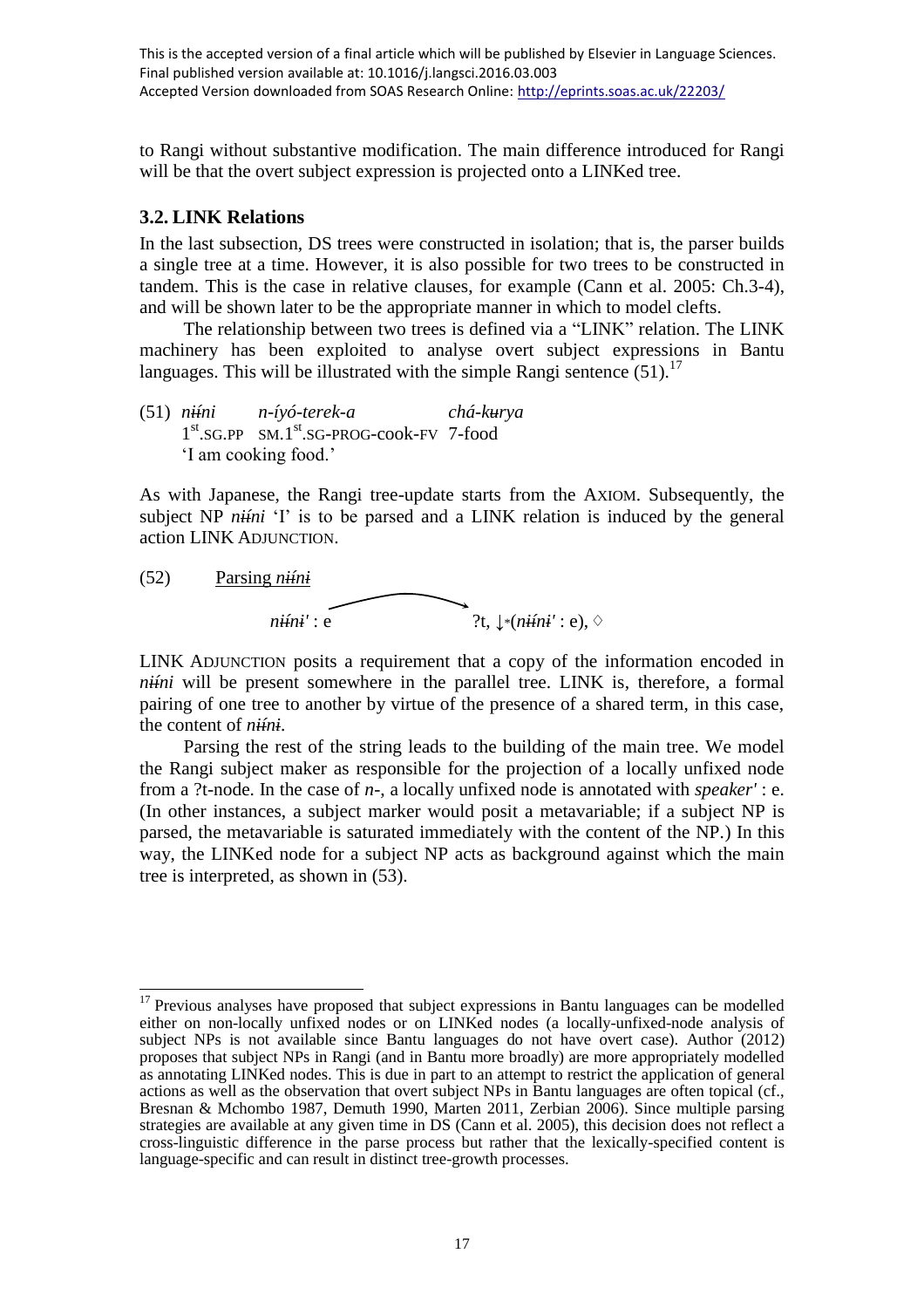<span id="page-17-0"></span>

The next element is the progressive marker *íyó*-. Preverbal tense-aspect markers in Rangi are regarded as introducing a subject node and a predicate node. This predicateargument structure resolves the unfixed node introduced by the subject marker.

(54) Parsing *niíni n-íyó-*

 $\overline{a}$ 

$$
n\ddot{t}n\ddot{t}':
$$
 
$$
?t, \downarrow*(n\dot{t}n\dot{t}':
$$
 
$$
speaker':
$$
 
$$
?(e \rightarrow t), \diamond
$$

The ?(e→t)-node is annotated by the verb stem -*terek* "cook." As -*terek* is a transitive verb, it also creates an object node. (The final vowel *-a* indicates that no further predicate-argument structure can be built, and moves the pointer  $\diamond$  to the argument node to preclude the construction of any nodes below this point.) The object node is annotated subsequently by the object NP *chákurya* "food." After ELIMINATION is performed, the final tree [\(55\)](#page-17-1) emerges.

<span id="page-17-1"></span>(55) 
$$
\underbrace{\text{Passing ni·ini } n \cdot i \cdot \text{y\'o-terek-a chá-kurya}}_{\text{terek'(chá-kurya')(speaker') : t, ∞}
$$

\n
$$
\underbrace{\text{preaker'} : e}_{\text{trek'(chá-kurya') : e \rightarrow t}} \underbrace{\text{terek'(chá-kurya')} : e \rightarrow t}_{\text{chá-kurya' : e} \text{terek' : e \rightarrow (e \rightarrow t)}}
$$

The root node is annotated with the proposition expressed by *niíni n-íyó-terek-a chákurya* "I am cooking food."

LINK is a formal means through which two trees are connected on the basis of a shared term. This structure pairing proceeds incrementally. The parser first builds one tree (simplex or complex). A LINK relation connecting one node to another is then initiated, and the emergent tree carries the requirement that it will share a term found in the original tree. In the case of a subject NP in Rangi, a LINK relation is launched from a type-e node to a ?t-node. In relative clauses, a LINK relation goes from a typet node (i.e., top node of the tree for a relative clause) to a ?e-node (i.e., node for a head noun).<sup>18</sup> Indeed, a LINK relation may be introduced from a node of an arbitrary type to another of an arbitrary type. As will be seen in Section [4,](#page-18-1) our analysis of clefts in Japanese and Rangi utilises a LINK relation from a type-t node to a ?t-node.

<sup>&</sup>lt;sup>18</sup> This differs from the standard analysis of relatives where a relative clause is of type  $\lt e$ , t $\gt$  (e.g., Heim & Kratzer 1998). In DS, a structure for a relative clause is of type t, and the modification of a head noun is captured in the epsilon calculus (Cann et al. 2005).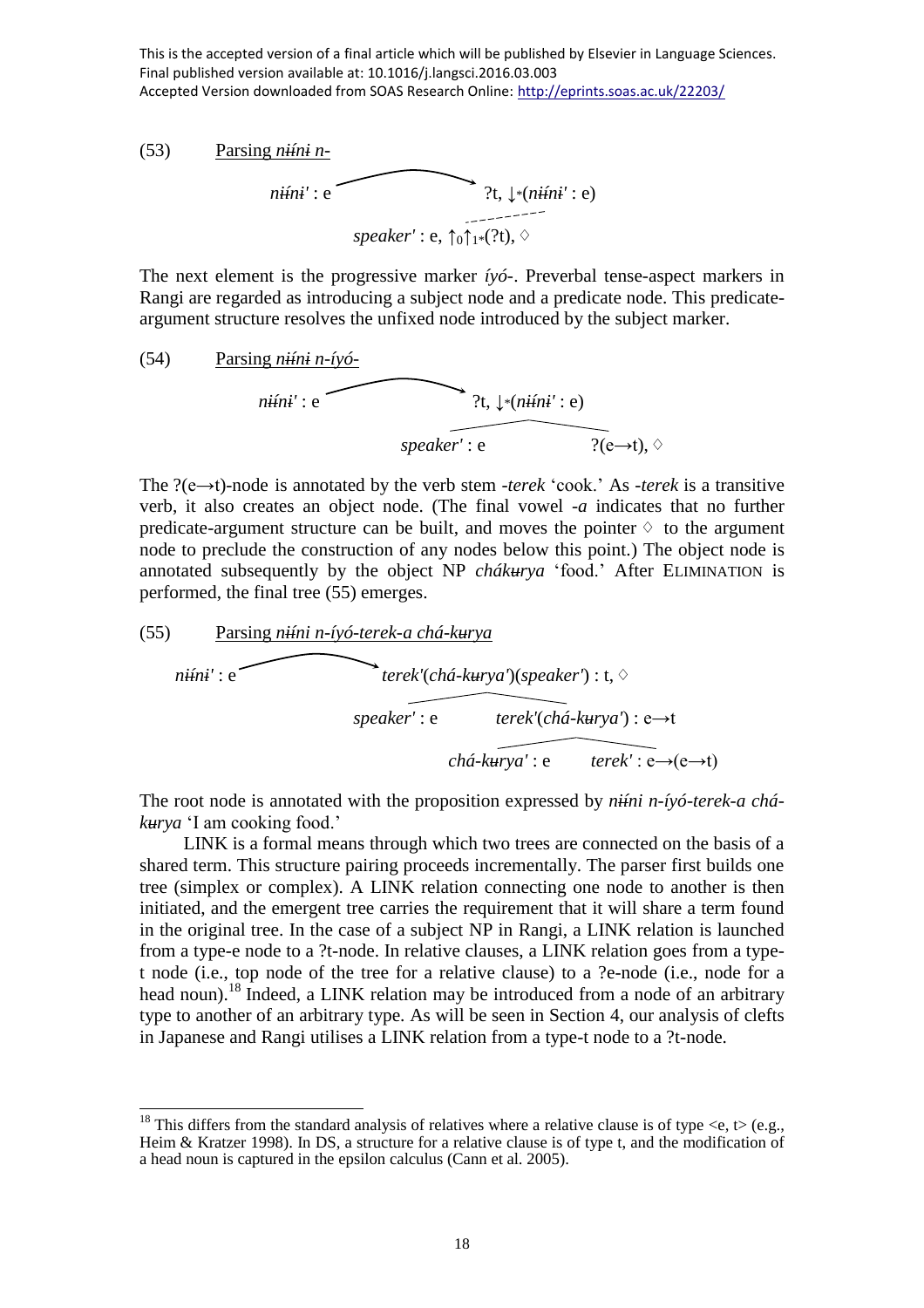## **3.3. Summary**

DS models knowledge of language as a set of procedures/constraints used to build up a semantic tree reflecting incremental parsing in real time. It should be emphasised that what is constructed is a semantic representation; a string is directly mapped onto a semantic tree without an intermediate level of syntactic structure. The initial state of tree-update is determined as the AXIOM, and subsequently enriched by a combination of general, lexical, and pragmatic actions. Tree-update is complete iff all requirements are satisfied. DS structure-building may involve the introduction of an unfixed node, whereby a node position is initially underspecified and resolved later. This resolution may be driven lexically (e.g., parse of a case particle in Japanese) or non-lexically (i.e., general action of UNIFICATION). Another important DS apparatus is LINK. The parser may build two distinct trees in parallel, relating one to the other by virtue of a shared term; this term-sharing is ensured by imposing a requirement that a copy of a term in one tree will appear in the other tree. Based on these tools, a dynamic account of Japanese and Rangi clefts will be articulated in the next section.

## <span id="page-18-1"></span>**4. The Dynamic Account**

Having provided an overview of the Dynamic Syntax (DS) framework, the current section goes on to present an explicit account of Japanese and Rangi clefts. As will be detailed below, our account of clefts in the two languages relies on the DS assumption that cross-linguistic variation is reflected in the balance of which portions of actions are encoded lexically or non-lexically in individual languages (Cann et al. 2005).

## **4.1. Japanese Clefts**

As surveyed in Section 2.1, a Japanese cleft consists of (i) a presupposition clause followed by the nominaliser *no* and the topic marker *wa*, (ii) a type-e focus element, and (iii) the copula *da*. As illustrated in [\(56\),](#page-18-2) the case-marking of the focus *Ruth* is optional.<sup>19</sup> We shall call clefts with a case-marked focus clefts<sub>+C</sub> and clefts without a case-marked focus clefts<sub>-C</sub>.

<span id="page-18-2"></span><span id="page-18-0"></span>(56) [*hashi-tta no*]*-wa Ruth*(*-ga*) *da* [run-PAST NO]-TOP R(-NOM) COP "It is Ruth that ran."

A common assumption in the literature is that clefts<sub>+C</sub> and clefts<sub>-C</sub> are structurally distinct (Hiraiwa & Ishihara 2012, Hoji 1990, Kizu 2005, Koizumi 2000, Kuwabara 1996, Takano 2002). For instance, Hiraiwa & Ishihara (2012) and Hoji (1990) hold that movement is involved only in clefts<sub>+C</sub>; Kizu (2005) maintains that movement occurs in both types of cleft but with different structures assigned in each instance.

This structural dichotomy of clefts<sub>+C</sub> and clefts<sub>-C</sub> is challenged by the multiple foci data. Recall that in multiple foci (without a coordination reading), only the final focus may occur without case-marking.

 $\overline{a}$ <sup>19</sup> For many speakers, the *ga*-marking of a focus is quite degraded (Hiraiwa & Ishihara 2012), but such examples are attested spontaneously (Cho et al. 2008, Author 2013). We thus assume that the *ga*-marking of a focus is not ungrammatical, though it often lowers acceptability.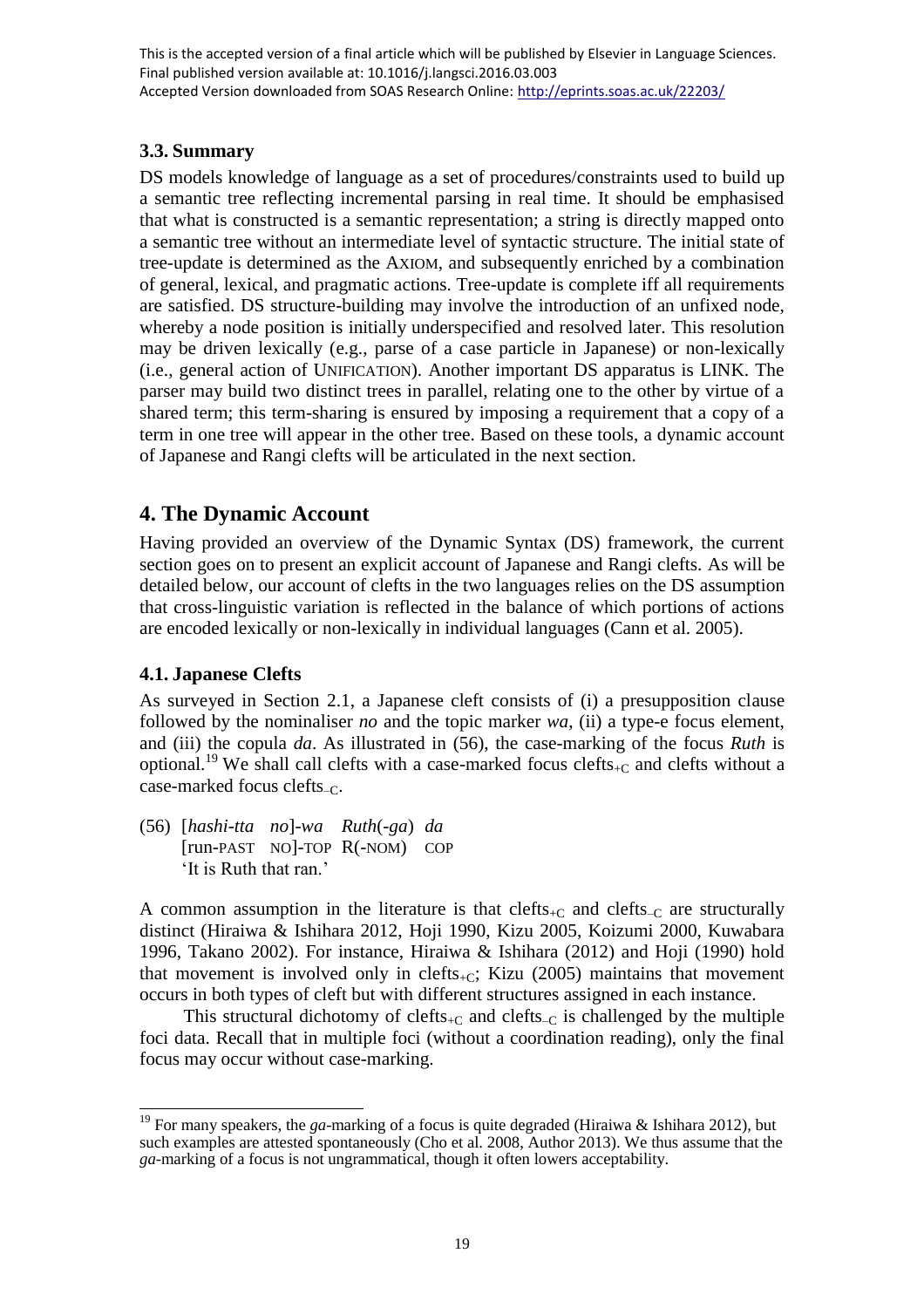<span id="page-19-0"></span>(57) [*tabe-ta no*]*-wa Ruth\**(*-ga*) *ringo da* [eat-PAST NO]-TOP R(-NOM) apple COP Lit. 'It is Ruth<sub>i</sub> and it is an apple<sub>j</sub> that  $e_i$  ate  $e_j$ .'

In clefts with partially case-marked foci such as  $(57)$ , clefts<sub>+C</sub> and clefts<sub>-C</sub> are realised in a single clause. Thus, it is not obvious how radically different structures could be assigned to the single cleft string. One may assume that the cleft [\(57\)](#page-19-0) is assigned only a single structure for clefts<sub>+C</sub>, but with a case marker being phonologically dropped from *ringo* during post-syntactic computations. This would correctly predict the licit cluster *Ruth-ga ringo*. It is not clear, however, how this analysis can predict the illicit cluster *Ruth ringo*, as nothing seems stop us from reasoning that the cleft is assigned a structure for clefts<sub>+C</sub> with case particles dropped phonologically from both foci.

The multiple foci data lend themselves to a uniform account, where "uniform" means that (i) the two types of cleft are mapped onto an identical structure and that (ii) *no* is treated identically regardless of the case-marking of a focus.<sup>20</sup> Section 4.1.1 develops such a uniform account, and Section 4.1.2 turns to the multiple foci issues.

#### *4.1.1 The Uniform Account*

 $\overline{\phantom{a}}$ 

Let us first examine the cleft<sub>+C</sub> where the focus *Ruth* is marked by the nominative case marker *ga* [\(58\).](#page-19-1)

<span id="page-19-1"></span>(58) [*hashi-tta no*]*-wa Ruth-ga da* [run-PAST NO]-TOP R-NOM COP "It is Ruth that ran."

The presupposition clause *hashi-tta* yields [\(59\).](#page-20-0) The argument node is annotated with  $x$ , a content of the gap.<sup>21</sup>

<sup>&</sup>lt;sup>20</sup> Other data have also motivated a bifurcated view of clefts. First, clefts<sub>+C</sub> are sensitive to an island, while clefts<sub>-C</sub> are not (Hoji 1990). This contrast is amenable to our uniform account. Unlike non-island examples, a locally unfixed node cannot be used for a cleft with an island due to its "local" nature. However, a focus may be parsed at a LINKed node. As contended in Author (2013), the parse of a case particle at such a LINKed node aborts a tree-update. Thus, the parse of a cleft<sub>-C</sub> string (but not a cleft<sub>+C</sub> string) may lead to a well-formed tree.

Second, no can be substituted with a noun like *mono* 'thing' only in clefts<sub>-C</sub> (Hiraiwa & Ishihara 2012). But if such substitution occurs, the string is not a cleft (though it is still a "specificational" sentence in Nishiyama's (2003) sense) but a relative clause string, as illustrated in (i).

<sup>(</sup>i) [[*Ruth-ga tabeta*] *mono*]-*wa ringo*(\**-o*) *da*

<sup>[[</sup>R-NOM ate] thing]-TOP apple(-ACC) COP

<sup>&</sup>quot;The thing which Ruth ate is an apple."

The impossibility of the case-marking of the pre-copula item *ringo* "apple" in (i) is due to the more general fact that in the structure " $NP_1$ -wa  $NP_2$  *da*,"  $NP_2$  cannot be case-marked.

Finally, the nominative-genitive conversion may be licensed only in clefts<sub>–C</sub> (Hiraiwa & Ishihara 2012). At present, this is a residual issue. One option would be to assign a suitable entry to the genitive, in which case the pattern may be predicted through lexical stipulations.

A gap is theoretically construed in various manners such as "trace" and "null pronoun." In DS, the concept of "trace" is not posited since movement operations are not assumed. What is usually called "trace" is expressed as a variable (formally, an epsilon term with an abstract predicate (Kempson & Kurosawa 2009)). In contrast, a null pronoun is notated as a metavariable, which is updated to a variable. Thus, though the notations of the DS-analogue of "trace" and null pronoun differ, they are both expressed as a variable in the final representation.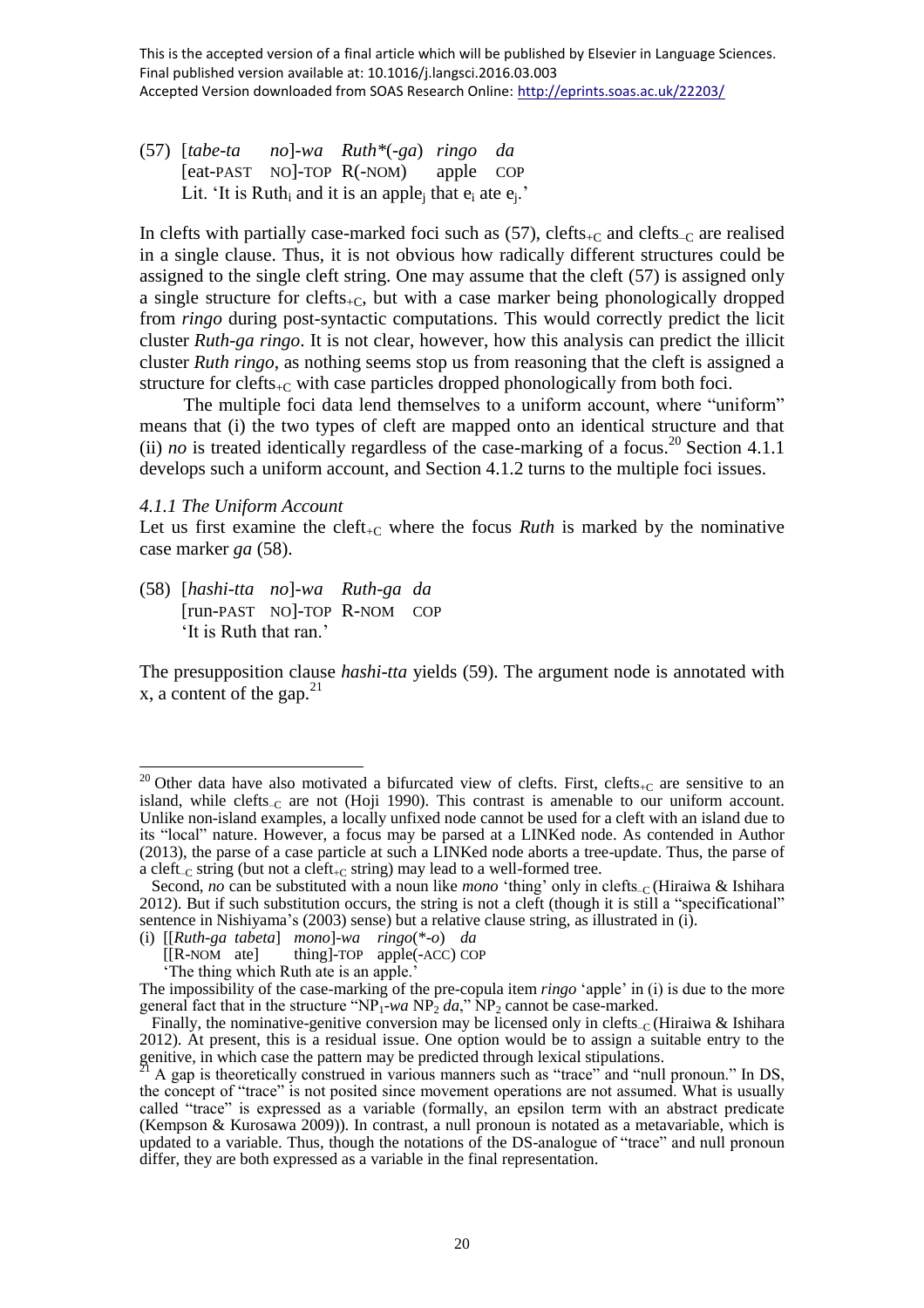<span id="page-20-0"></span>(59) Parsing hashi-tta  
hashi'(x) : t, 
$$
\Diamond
$$
  
x : e  $hashi': e \rightarrow t$ 

Cann et al. (2005) claim that the nominaliser *no* LINKs a type-t node to a ?e-node, and that the topic marker *wa* then LINKs the ?e-node to a ?t-node. The sequence *nowa* thus involves two LINK relations. Whilst this is formally possible, we simplify this analysis by regarding the sequence *no-wa* as a cleft marker which introduces a single LINK relation from a type-t node to a ?t-node (Author 2013).

(60) Parsing hashi-tta no-wa  
\n
$$
hashi'(x) : t
$$
\n
$$
x : e
$$
\n
$$
hashi' : e \rightarrow t
$$
\n
$$
x : e
$$
\n
$$
x : e
$$
\n
$$
hashi' : e \rightarrow t
$$

The general action of LOCAL \*ADJUNCTION then introduces a locally unfixed ?e-node. This unfixed node is annotated by the focus *Ruth*, and is immediately resolved as a subject node by the nominative case particle *ga*.

(61) Parsing hashi-tta no-wa Ruth-ga  
\n
$$
hashi'(x) : t
$$
\nx : e  
\n
$$
hashi' : e \rightarrow t
$$
\n
$$
Ruth' : e
$$

 $\overline{\phantom{a}}$ 

Next, the copula *da*, which is assumed to be a propositional pro-form (Author 2013; see also Pustet 2003: 60-1), provides a type-t metavariable BE at the ?t-node.

(62) Parsing hashi-tta no-wa Ruth-ga da  
\n*hashi'(x)*:  
\nx : e *hashi'*: e
$$
\rightarrow t
$$
 *Ruth'*: e

<span id="page-20-1"></span>The emergent tree is fleshed out relative to the presupposition tree. In particular, the type-t metavariable BE triggers SUBSTITUTION, $^{22}$  which copies the presupposition tree onto the emergent tree. As a result, the subject node is annotated with both *Ruth'* and x, but these formulae harmlessly collapse because the variable x is compatible with any formula like *Ruth'*. After ELIMINATION is run, the final state [\(63\)](#page-21-0) arises.

 $^{22}$  In Author (2013), a metavariable BE triggers the pragmatic action REGENERATION, which reruns a set of previous actions. REGENERATION outputs a correct result here, but a problem arises in the treatment of multiple foci (see footnot[e 24\)](#page-23-0).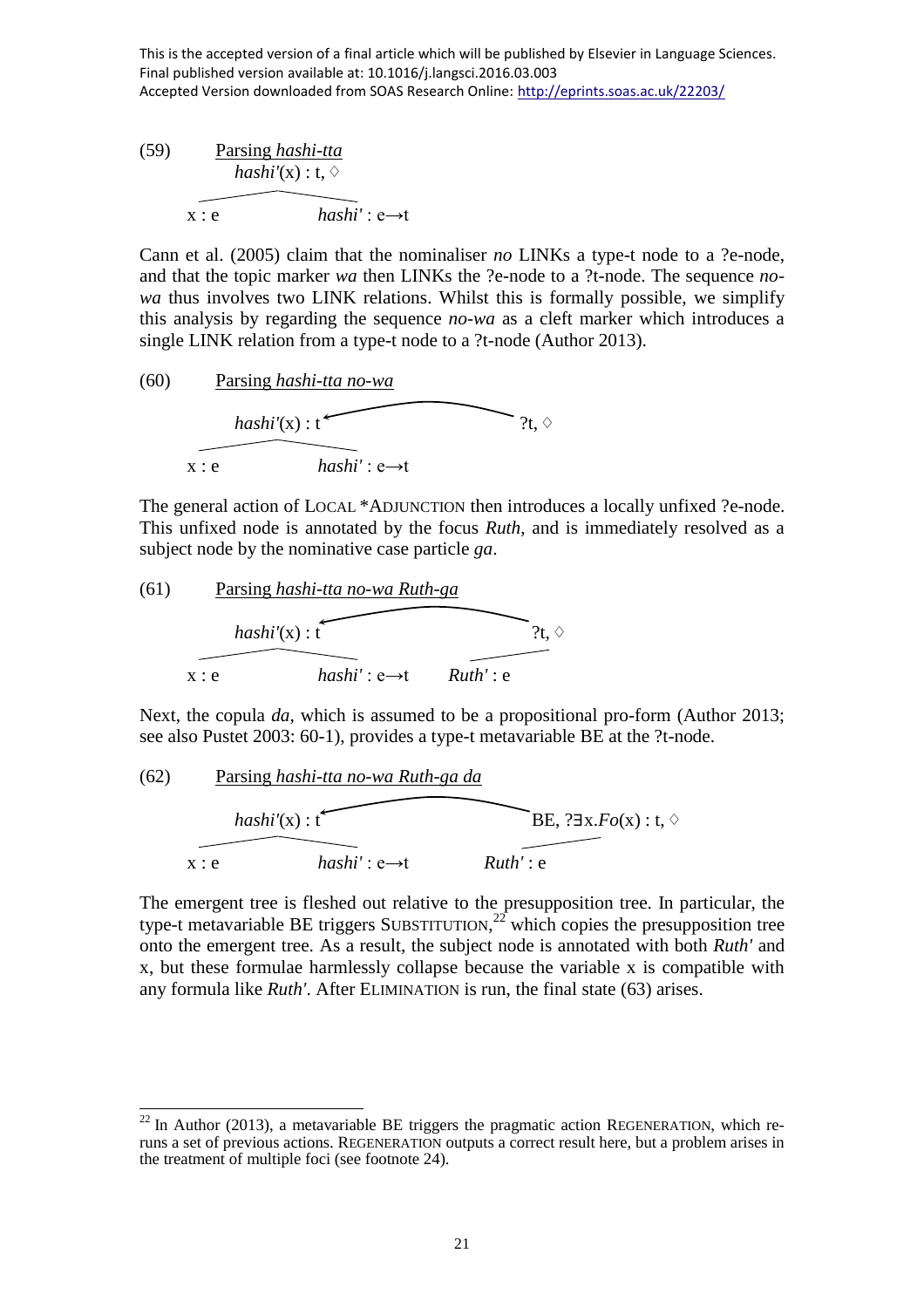#### <span id="page-21-0"></span>(63) SUBSTITUTION + ELIMINATION



The formula at the current node represents the truth-conditional content of the cleft string [\(58\)](#page-19-1) (tense aside): 'It is Ruth that ran.'

Crucially, the above analysis of cleft<sub>+C</sub> [\(58\)](#page-19-1) is straightforwardly applicable to its cleft<sub>–C</sub> counterpart [\(64\).](#page-21-1)

<span id="page-21-1"></span>(64) [*hashi-tta no*]*-wa Ruth da* [run-PAST NO]-TOP R COP "It is Ruth that ran."

 $\overline{a}$ 

The tree update proceeds identically up to the parse of *Ruth*. In [\(64\),](#page-21-1) *Ruth* is caseless, and thus an unfixed node for *Ruth* is not fixed at this stage. The copula *da* then posits a metavariable BE, triggering SUBSTITUTION (copying the presupposition tree onto the emergent tree).

<span id="page-21-2"></span>(65) SUBSTITUTION  
\n*hashi'(x)*:  
\n
$$
\overbrace{X:e} \qquad \qquad hashi': e \rightarrow t \qquad \text{Ruth': } e \qquad x:e \qquad \qquad hashi': e \rightarrow t
$$

In [\(65\),](#page-21-2) there is a type-e unfixed node with a specific formula and a type-e fixed node with a variable. This environment licenses UNIFICATION, a general action to combine the annotations of two nodes (one fixed and the other unfixed), to the effect that the structural underspecification is resolved. $^{23}$ 

(66) UNIFICATION  
\n*hashi'(x)* : 
$$
t
$$
  
\n $x : e$   
\n*hashi' : e \rightarrow t*  
\n*Ruth' : e*  
\n*Ruth' : e*  
\n*hashi' : e \rightarrow t*

After ELIMINATION is run, the output is the same as the tree [\(63\).](#page-21-0) This tree-identity makes sure that the two clefts [\(58\)](#page-19-1)[/\(64\),](#page-21-1) which minimally differ in the case-marking of the focus *Ruth*, are truth-conditionally equivalent.

We have proposed a uniform analysis of Japanese clefts. In this analysis, the string-structure pair is not predetermined. Put differently, the same set of actions is potentially used for a cleft no matter whether a focus is case-marked. If the parser detects a case marker at a focus position, an unfixed node for the focus is resolved lexically (i.e., lexical action encoded in a case marker); otherwise, an unfixed node is resolved non-lexically (i.e., UNIFICATION). The reader may still wonder whether our

<sup>23</sup> UNIFICATION is applicable to an adjunct focus without a particle, like *sono-ekimae* "(in front of) that station" in [\(14\).](#page-4-4) Thus, our analysis accommodates adjunct focus examples too.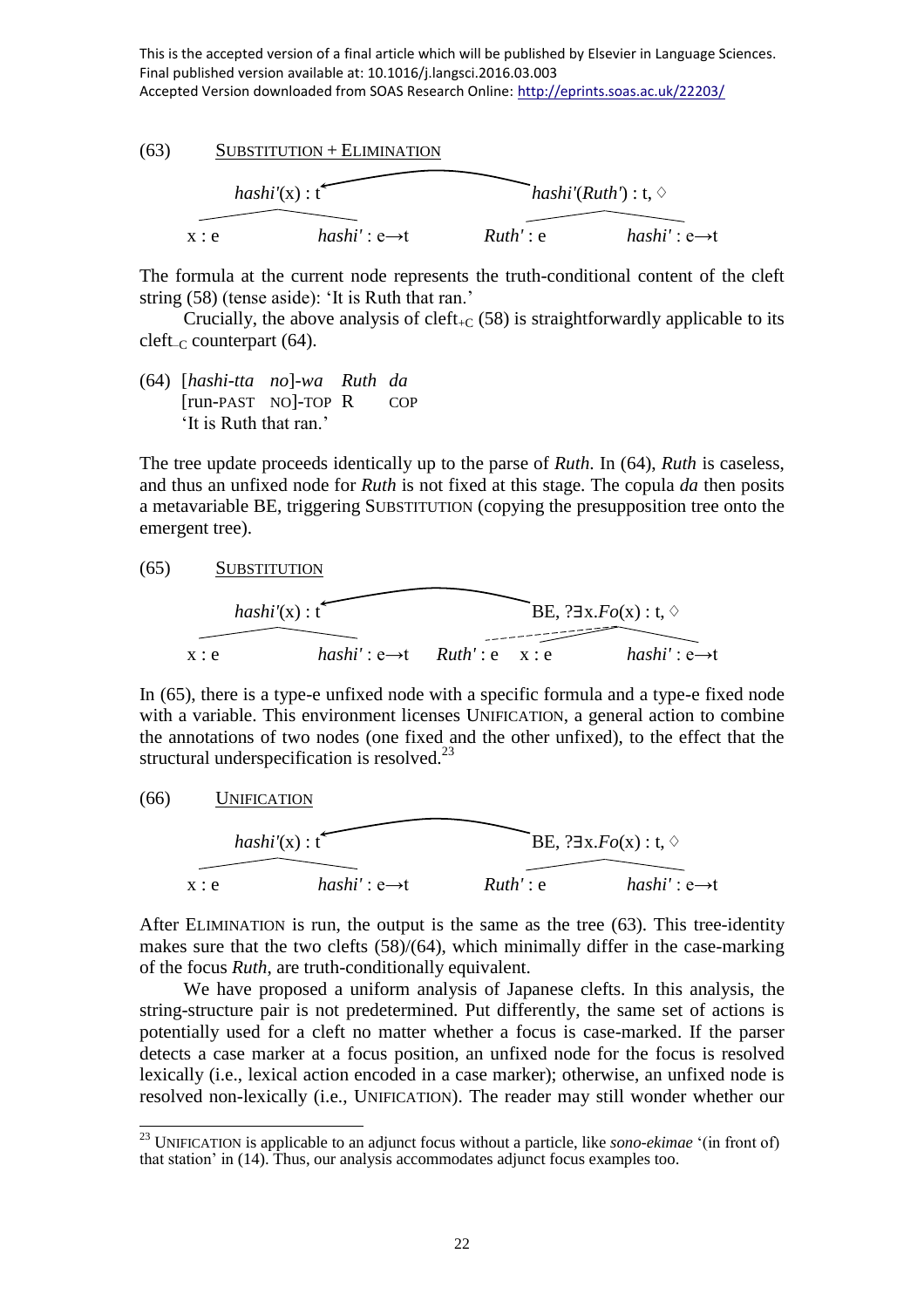analysis is uniform because UNIFICATION applies only for a caseless focus. But it is uniform in two senses: unlike extant analyses, (i) lexical ambiguity is not involved, especially for *no* and (ii) structural ambiguity is not hypothesised either in that the same structure emerges regardless of the case-marking of a focus.

### *4.1.2 Multiple Foci and Case-Marking*

In our account, a focus is parsed on a locally unfixed node. According to the DS tree logic (Blackburn & Meyer-Viol 1994), a node in a tree must have a unique position. Note that a locally unfixed node will be fixed somewhere in a local structure. Thus, when two locally unfixed nodes are induced in a local structure, they are one and the same. For instance, consider the tree [\(67\).](#page-22-1) The annotation  $\int_0 \int_{1}^{x} (2t)$  dictates that the node position to be resolved is a disjunction of every potential node within this local structure. As the (putative) two unfixed nodes equally encode this restriction, they are treated as the same node.

<span id="page-22-1"></span>(67) Apparently two unfixed nodes [legitimate]  $?t, \diamondsuit$ ?e,  $\uparrow$ <sub>0</sub> $\uparrow$ <sub>1\*</sub>(?t) ?e,  $\uparrow$ <sub>0</sub> $\uparrow$ <sub>1\*</sub>(?t)

Nothing is wrong with [\(67\)](#page-22-1) since it just describes a tree state where there is virtually a single unfixed node. But a problem arises if these nodes are annotated with distinct formulae, as in [\(68\).](#page-22-2) In this tree, the node descriptions are inconsistent, since a single node is annotated with inconsistent formulae, *Mary'* and *Tom'*.

<span id="page-22-2"></span>(68) Apparently two unfixed nodes with distinct formulae [illegitimate]  $?t,$   $\diamond$ *Mary'* : e,  $\uparrow$ <sub>0</sub>↑<sub>1</sub>\*(?t) *Tom'* : e,  $\uparrow$ <sub>0</sub>↑<sub>1</sub>\*(?t)

This tree-logic nature of unfixed node imposes a strong constraint on tree-growth:

<span id="page-22-4"></span><span id="page-22-0"></span>(69) The Unique Unfixed-Node Constraint When locally unfixed nodes have incompatible formulae within the same local structure, inconsistency of node descriptions arises and a tree update clashes.

This is a corollary of the tree-logic, though it is termed as the "Unique Unfixed-Node Constraint" for illustration purposes. As we shall see below, the constraint explains the case-particle distribution over multiple foci in Japanese.

Firstly, let us consider a simple example of multiple foci [\(70\).](#page-22-3)

<span id="page-22-3"></span>(70) [*Ruth-ga tabe-ta no*]-*wa ie-de ringo-o da* [R-NOM eat-PAST NO]-TOP house-in apple-ACC COP Lit. 'It is in the house and it is apples that Ruth ate.'

The first focus *ie* 'house' is parsed on an unfixed node, and it is immediately resolved by *de* "in." Then, an unfixed node is introduced once again to parse the second focus *ringo* "apple." Since the unfixed node for the first focus *ie* has been resolved, there is only a single unfixed node. Thus, inconsistency of node descriptions does not occur,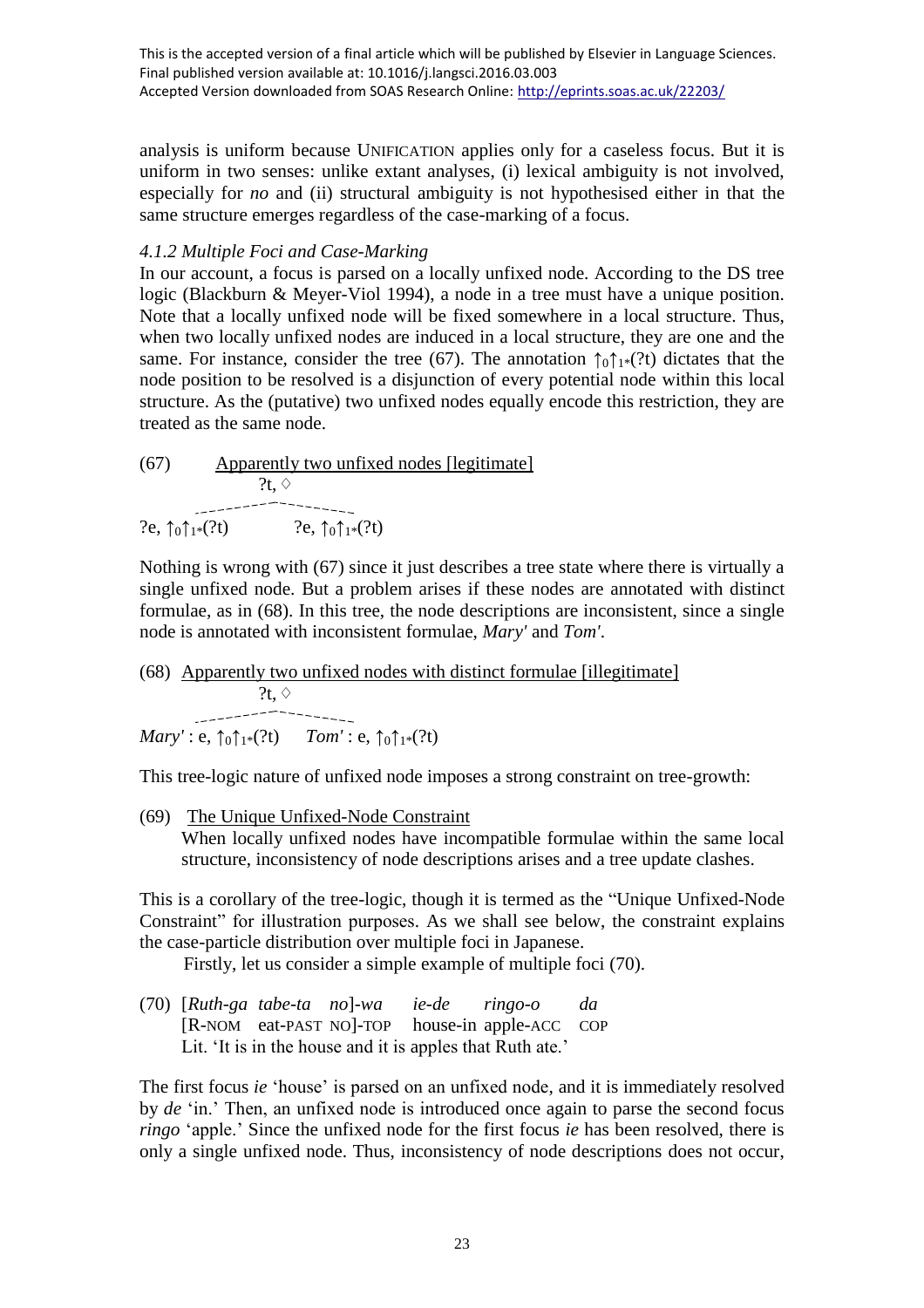satisfying the constraint [\(69\).](#page-22-0) The unfixed node for the second focus *ringo* is resolved immediately by the case particle *o* in [\(70\).](#page-22-3)

Secondly, recall that only the final focus may be caseless (unless a coordination interpretation obtains).

- <span id="page-23-1"></span>(71) [*Ruth-ga tabe-ta no*]-*wa ie-de ringo da* [R-NOM eat-PAST NO]-TOP house-in apple COP Lit. 'It is in the house and it is apples that Ruth ate.'
- <span id="page-23-2"></span>(72) \*[*Ruth-gatabe-ta no*]-*wa ie ringo*(*-o*) *da* [R-NOM eat-PAST NO]-TOP house apple(-ACC) COP Int. 'It is in the house and it is apples that Ruth ate.'

<span id="page-23-0"></span>In [\(71\),](#page-23-1) the first focus *ie* 'house' is parsed on an unfixed node and is resolved by *de* 'in.' As an unfixed node is no longer in place, the parser safely introduces another unfixed node for the second focus *ringo* "apple." This unfixed node cannot be resolved lexically due to the lack of case-marking, but it is resolved by the rule of UNIFICATION after the copula *da* is parsed. This accounts for why  $(71)$  is grammatical.<sup>24</sup> In contrast, in [\(72\),](#page-23-2) an unfixed node for the first focus *ie* cannot be fixed as it lacks a particle. Further, UNIFICATION cannot be run either as this action presupposes that there is a propositional structure but such structure is unavailable until the copula *da* is parsed. Thus, when an additional unfixed node is induced for the second focus *ringo*, a single unfixed node is annotated with distinct formulae (i.e., the contents of *ie* and *ringo*), violating the constraint [\(69\).](#page-22-4) This is why [\(72\)](#page-23-2) is ungrammatical.

For completeness, consider clefts with three foci [\(73\),](#page-23-3) where a particle may be dropped only from the final focus *ringo* "apple."

<span id="page-23-3"></span>(73) [*tabe-ta no*]-*wa Ruth-ga ie-de ringo*(-*o*) *da* [eat-PAST NO]-TOP R-NOM house-in apple(-ACC) COP Lit. 'It is Ruth, it is in the house, and it is apples that ate.'

 $\overline{\phantom{a}}$ 

This complex example is readily dealt with: an unfixed node for any non-final focus must be immediately resolved by a case particle; otherwise, when another unfixed node is induced for the next focus, inconsistency of node descriptions occurs. As for the final focus, an unfixed node may be resolved non-lexically by UNIFICATION after the copula *da* is parsed. Thus, only the final focus may appear without a particle.

In sum, the recalcitrant data on multiple foci are explained as an outcome of the incremental growth of a semantic tree. This account also points towards some future directions. For instance, some scholars assume the clause-mate condition on multiple foci (Koizumi 2000, Takano 2002): foci cannot be associated with multiple clauses of different embedding levels. This is not captured in our account, but the condition is contentious (see Fukui & Sakai 2003) and it might be more appropriate to call it a "tendency" rather than a condition. The question of how best to express this tendency,

 $24$  In Author (2013), BE triggers REGENERATION (see footnote [22\)](#page-20-1), but this poses a problem. If REGENERATION were run for [\(71\),](#page-23-1) a single unfixed node would be annotated with the contents of *ringo* and *Ruth*, violating the constraint [\(69\).](#page-22-0) Our current account avoids this problem; BE triggers SUBSTITUTION, in which case a single unfixed node is annotated with the content of *ringo* alone.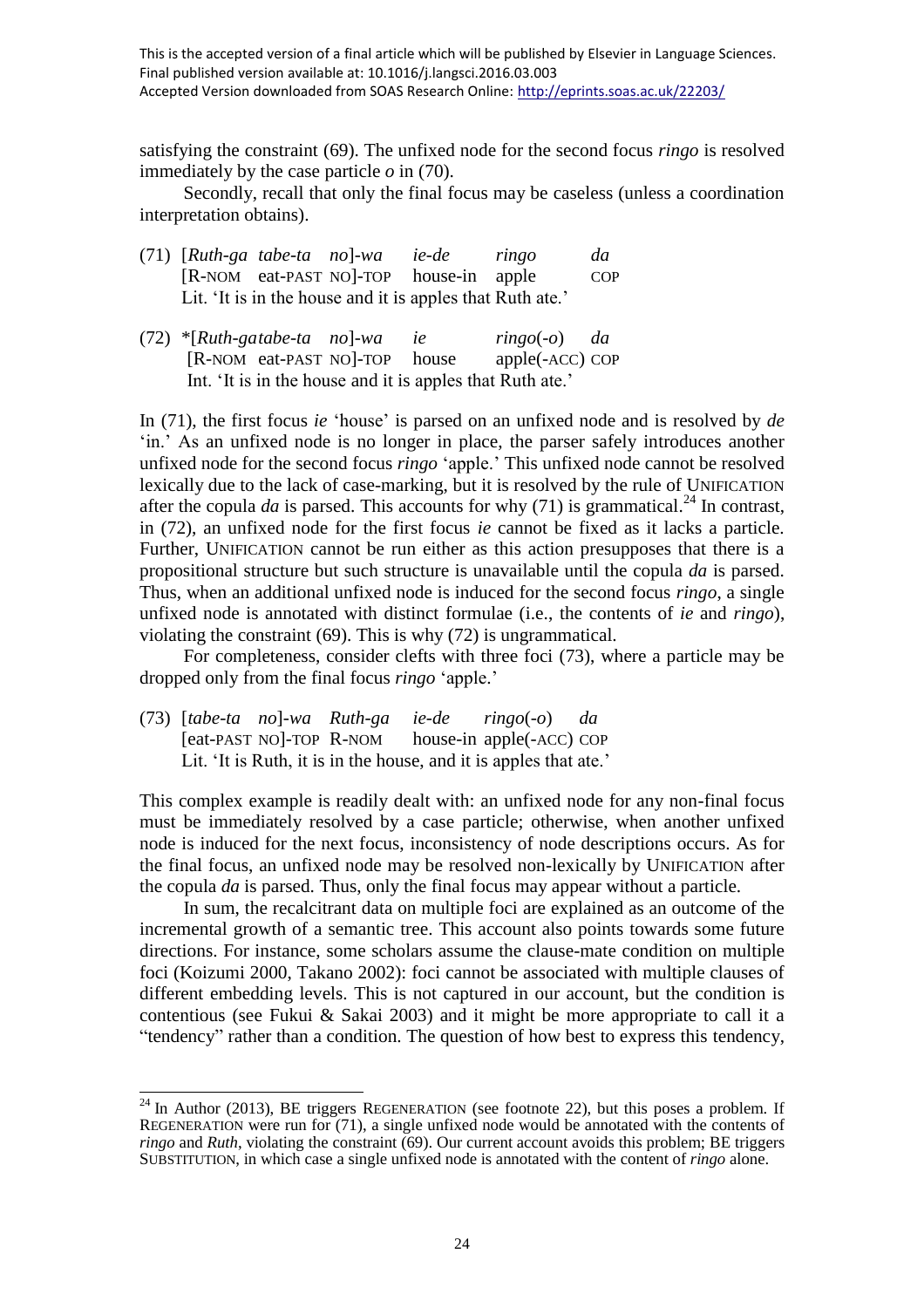however, remains. One possibility is to view it as a performance constraint on the parser (see Kiaer 2014), but a detailed investigation should await other occasions.

### **4.2. Rangi Clefts**

We now turn our attention to Rangi clefts. As was outlined in Section 2.2, a Rangi cleft consists of (i) the copula  $n\hat{i}$ , (ii) a type-e focus, and (iii) a presuppositional clause which acts as the background against which the cleft is assessed. As was also seen for Japanese in Section 4.1, Rangi clefts are analysed as involving a LINK relation between the trees which host the information provided by the focus and the presupposition clause. This parsing strategy stems from the observed cross-language parallels between clefts and relatives (Kempson et al. 2011, Cheng & Downing 2013: 141), as well as reflecting the focus effects associated with clefs. Kempson et al. (2011) also model clefts in siSwati (a Bantu language spoken in Southern Africa) by recourse to LINK. As will be argued below, our analysis fits neatly with the uniform analysis forwarded for Japanese clefts, as well as exhibiting a reflex of the Unique Unfixed-node Constraint.

Firstly, let us consider the basic example of the Rangi cleft [\(74\).](#page-24-0)

<span id="page-24-0"></span>(74) [*ní niíni*] *n-íyó-tiij-a*  $[$ COP  $1<sup>st</sup>$ .SG.PP $]$  SM. $1<sup>st</sup>$ .SG-PROG-run-FV 'It is me that is running.'

As is always the case, the parse starts with the AXIOM. The first item is the copula *ní*. In the last subsection, the Japanese copula *da* is analysed as introducing a type-t metavariable. The analysis of the Rangi copula *ní* also encompasses the positing of a metavariable but its semantic type is assumed to be of e→t and the process is to create the associated argument-predicate structure (Author 2012). In fact, this analysis of the Rangi copula *ní* is preceded in Cann"s (2006) treatment of the English copula *be*. The argument node provided by the copula *ní* is annotated by the post-copula item *niíni* 'I.' After ELIMINATION is executed, the tree  $(75)$  arises.<sup>25</sup>

<span id="page-24-1"></span>(75) 
$$
\underbrace{\frac{\text{Parsing } n \text{ if } n \text{ if } n \text{ if } n \text{ if } n \text{ if } n \text{ if } n \text{ if } n \text{ if } n \text{ if } n \text{ if } n \text{ if } n \text{ if } n \text{ if } n \text{ if } n \text{ if } n \text{ if } n \text{ if } n \text{ if } n \text{ if } n \text{ if } n \text{ if } n \text{ if } n \text{ if } n \text{ if } n \text{ if } n \text{ if } n \text{ if } n \text{ if } n \text{ if } n \text{ if } n \text{ if } n \text{ if } n \text{ if } n \text{ if } n \text{ if } n \text{ if } n \text{ if } n \text{ if } n \text{ if } n \text{ if } n \text{ if } n \text{ if } n \text{ if } n \text{ if } n \text{ if } n \text{ if } n \text{ if } n \text{ if } n \text{ if } n \text{ if } n \text{ if } n \text{ if } n \text{ if } n \text{ if } n \text{ if } n \text{ if } n \text{ if } n \text{ if } n \text{ if } n \text{ if } n \text{ if } n \text{ if } n \text{ if } n \text{ if } n \text{ if } n \text{ if } n \text{ if } n \text{ if } n \text{ if } n \text{ if } n \text{ if } n \text{ if } n \text{ if } n \text{ if } n \text{ if } n \text{ if } n \text{ if } n \text{ if } n \text{ if } n \text{ if } n \text{ if } n \text{ if } n \text{ if } n \text{ if } n \text{ if } n \text{ if } n \text{ if } n \text{ if } n \text{ if } n \text{ if } n \text{ if } n \text{ if } n \text{ if } n \text{ if } n \text{ if } n \text{ if } n \text{ if } n \text{ if } n \text{ if } n \text{ if } n \text{ if } n \text{ if } n \text{ if } n \text{ if } n \text{ if } n \text{ if } n \text{ if } n \text{ if } n \text{ if } n \text{ if } n \text{ if } n \text{ if } n \text{ if } n \text{ if } n \text{ if } n \text{ if } n \text{ if } n \text{ if } n \text{ if } n \text{ if } n \text{ if } n \text{ if } n \text{ if } n \text{ if } n
$$

A LINK relation is initiated from the subject node to a ?t-node, with the constraint that the type-e content *niíni'* will be found in this emergent tree. An unfixed node is then projected from this ?t-node and annotated with the type-e content *niíni'*, meeting the term-sharing requirement of the LINK relation.

 $\overline{\phantom{a}}$  $25$  Unlike the metavariable posited for the Japanese and English copulas, the metavariable posited for the Rangi copula *ní* is not saturated. The claim that the Japanese copula *da* is a pro-form in need of saturation is motivated by the observation that *da* appears in certain ellipsis constructions like stripping/sluicing (Author 2013). Similarly, Cann (2006) notes that the English copula *be* has a use in ellipsis. In contrast, the Rangi copula *ní* does not exhibit comparable ellipsis use (Author 2012), and it is reasonable to hold that *ní* is a pro-form that does not need to be saturated.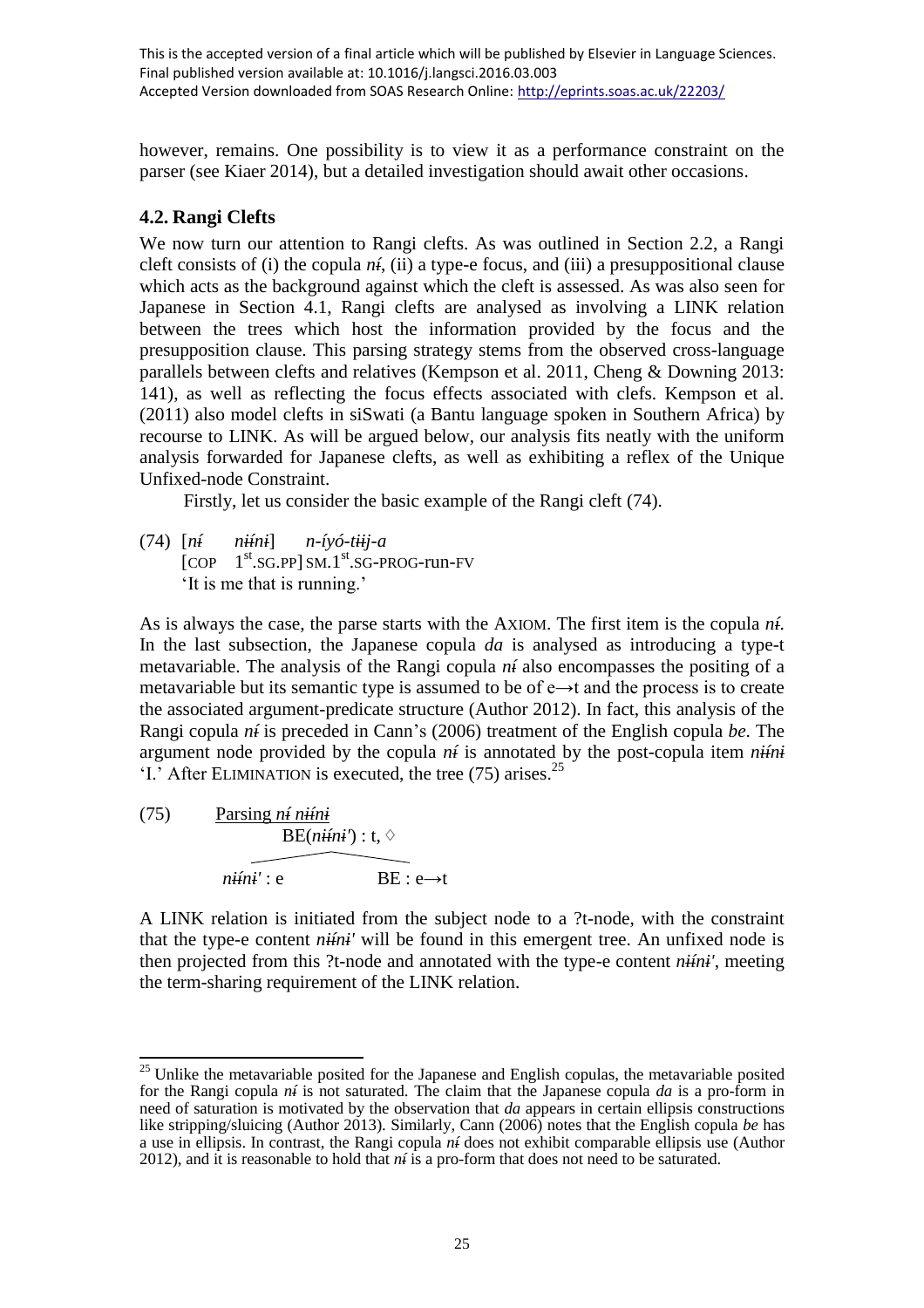<span id="page-25-1"></span>

The subject marker on the main verb introduces a locally unfixed node annotated with a metavariable. This metavariable can be saturated immediately as *niíni'* because it is interpreted against the backdrop of the focus information: *niíni'* : e. The preverbal tense-aspect marker *íyó-* projects a subject-predicate structure, which resolves the unfixed node as a subject node.

(77) 
$$
\underbrace{\text{Passing } n \text{ if } n \text{ if } n = f \text{ if } n \text{ if } n \text{ if } n \text{ if } n \text{ if } n \text{ if } n \text{ if } n \text{ if } n \text{ if } n \text{ if } n \text{ if } n \text{ if } n \text{ if } n \text{ if } n \text{ if } n \text{ if } n \text{ if } n \text{ if } n \text{ if } n \text{ if } n \text{ if } n \text{ if } n \text{ if } n \text{ if } n \text{ if } n \text{ if } n \text{ if } n \text{ if } n \text{ if } n \text{ if } n \text{ if } n \text{ if } n \text{ if } n \text{ if } n \text{ if } n \text{ if } n \text{ if } n \text{ if } n \text{ if } n \text{ if } n \text{ if } n \text{ if } n \text{ if } n \text{ if } n \text{ if } n \text{ if } n \text{ if } n \text{ if } n \text{ if } n \text{ if } n \text{ if } n \text{ if } n \text{ if } n \text{ if } n \text{ if } n \text{ if } n \text{ if } n \text{ if } n \text{ if } n \text{ if } n \text{ if } n \text{ if } n \text{ if } n \text{ if } n \text{ if } n \text{ if } n \text{ if } n \text{ if } n \text{ if } n \text{ if } n \text{ if } n \text{ if } n \text{ if } n \text{ if } n \text{ if } n \text{ if } n \text{ if } n \text{ if } n \text{ if } n \text{ if } n \text{ if } n \text{ if } n \text{ if } n \text{ if } n \text{ if } n \text{ if } n \text{ if } n \text{ if } n \text{ if } n \text{ if } n \text{ if } n \text{ if } n \text{ if } n \text{ if } n \text{ if } n \text{ if } n \text{ if } n \text{ if } n \text{ if } n \text{ if } n \text{ if } n \text{ if } n \text{ if } n \text{ if } n \text{ if } n \text{ if } n \text{ if } n \text{ if } n \text{ if } n \text{ if } n \text{ if } n \text{ if } n \text{ if } n \text{ if } n \text{ if } n \text{ if } n \text{ if } n \text{ if } n \text{ if } n \text{ if } n \text{ if } n \text{ if } n
$$

Parsing the verb stem  $t\ddot{t}$  "run" introduces the content  $t\ddot{t}$ " and the semantic type e $\rightarrow$ t to the predicate node. With all the nodes specified for content and type, ELIMINATION can apply, removing any outstanding requirements and leading to the final tree.

(78) Parsing *ní niíni n-íyó-tiij-a*



The content at the current propositional node represents the truth-conditional content of the cleft string parsed [\(74\):](#page-24-0) "It is me that is running."

As discussed in Section 2.2, the future tense in Rangi is formed through the use of an auxiliary and a main verb. Whilst declarative main clauses exhibit post-verbal auxiliary placement, the order of the auxiliary with respect to the main verb is reversed in future tense clefts, as illustrated in [\(79\).](#page-25-0)

<span id="page-25-0"></span>

|                                      | (79) ní n <del>ií</del> ni ndí-ri |                                                                    |  | kány-a <del>u</del> -h <del>u</del> m <del>u</del> -ti |  |
|--------------------------------------|-----------------------------------|--------------------------------------------------------------------|--|--------------------------------------------------------|--|
|                                      |                                   | COP $1^{st}$ .SG.PP SM.1 <sup>st</sup> .SG-AUX cut-FV DEM-3 3-tree |  |                                                        |  |
| 'It is me that will fell this tree.' |                                   |                                                                    |  |                                                        |  |

In the following discussion, we shall outline the way in which the analysis that has been developed for Rangi (and indeed Japanese) clefts is extendable to the auxiliaryverb ordering. Moreover, we shall show that the word order alternation associated with Rangi future tense clefts contributes further cross-linguistic evidence in support of the Unique Unfixed-node Constraint.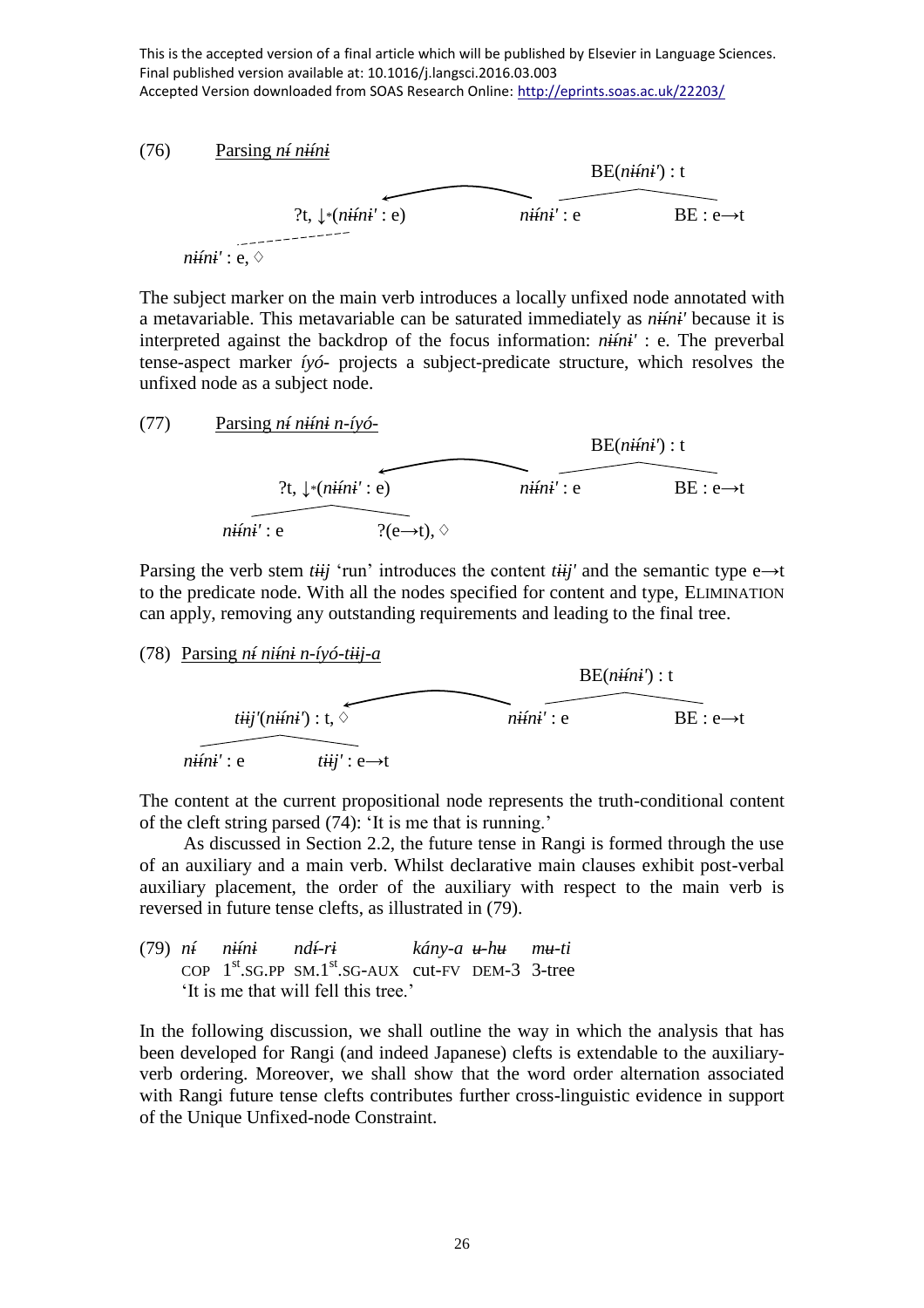The stages involved in parsing a cleft string such as [\(79\)](#page-25-0) are much the same as those that have been developed thus far. In the preceding section, we proposed that the copula *ní* projects a subject node and a predicate node which is annotated with the metavariable BE. The subject node is immediately annotated by the next item, *niíni* "I". A LINK relation is then initiated from the subject node to a ?t-node, with the requirement that the emergent tree will also involve the type-e content *niíni'*. From the ?t-node, an unfixed node is also posited. The subject marker *ndí-* creates a locally unfixed node annotated with a metavariable for the first person singular entity. This metavariable is saturated immediately as *niíni'*, given that the structure present at this time has been updated with respect to this content, as represented in ↓\*(*niíni'* : e).

<span id="page-26-0"></span>

The tree in [\(80\)](#page-26-0) is the same as [\(76\)](#page-25-1) since it has been built up based on the copula  $n\hat{t}$ , the post-copula focus, and the subject marker on the auxiliary. Indeed, we propose that in these future tense clefts, the rest of the parse continues in the same manner as for a simple verb form – with the auxiliary form here analogous to the pre-stem tenseaspect marker (e.g., *íyó* in the examples above). The auxiliary, therefore, provides a subject-predicate structure. The presence of this structure resolves the unfixed node as a subject node. The auxiliary also induces a metavariable U at the predicate node.



Now, the infinitival verb form *kánya* "fell" is processed, projecting a propositional structure with a subject and an object argument slot. The subject argument slot can harmlessly collapse with the previously created subject node (i.e., the node already annotated with *n<del>i</del>fni'*), identifying correctly the subject of the verb.

(82) Parsing *ní niíni ndí-ri kány-a* 

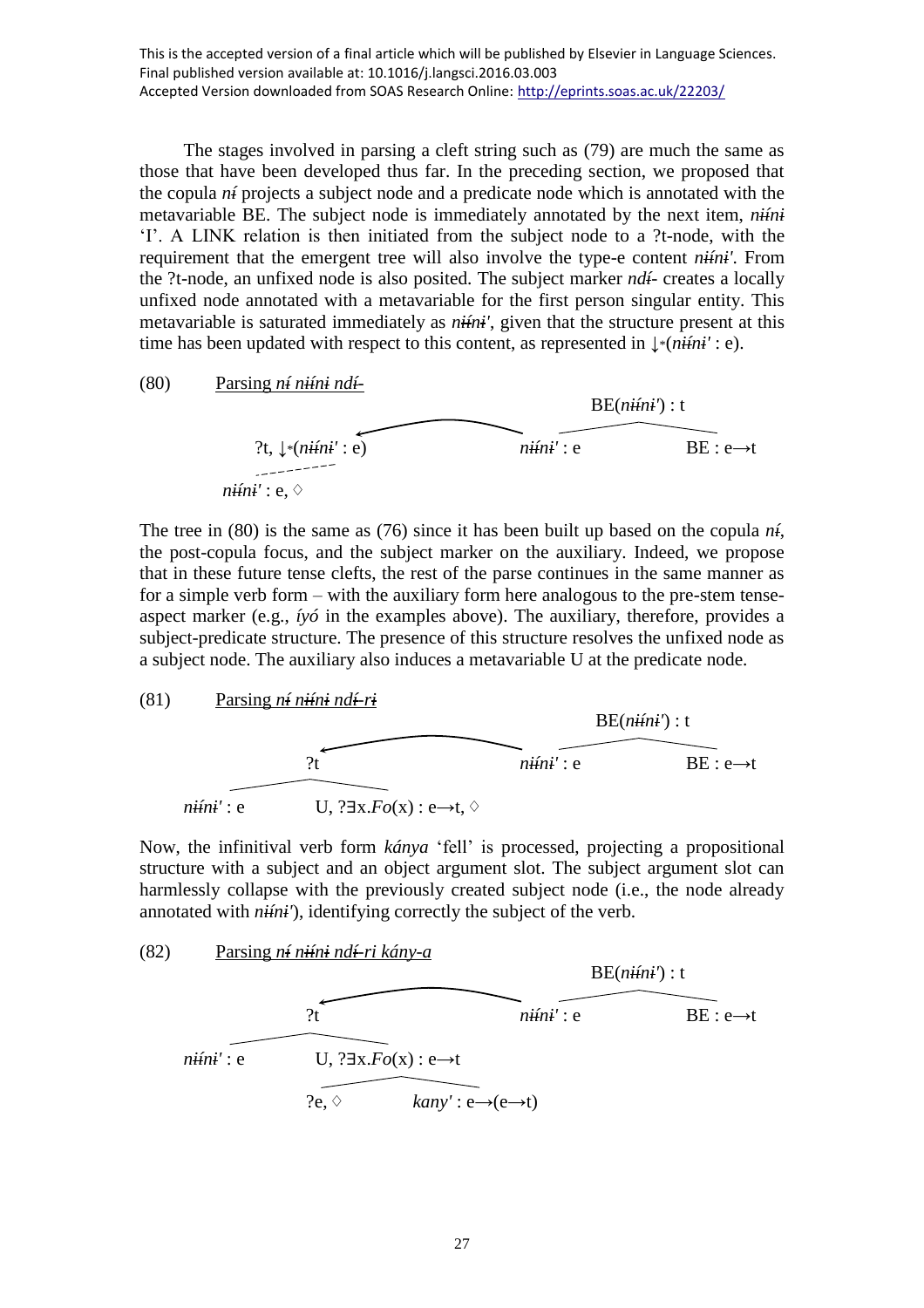Finally, the object element  $u$ -hu  $mu$ -ti 'this tree' is parsed, and ELIMINATION applies, compiling the annotations as in [\(83\).](#page-27-0)

<span id="page-27-0"></span>

The current node, marked with the pointer  $\diamond$ , is annotated with the asserted content of the string parsed *n<del>i</del> niini ndi-ri kány-a u-hu mu-ti* 'It is me that will fell this tree.'

Rangi is unusual in that declarative main clauses in the immediate future tense and general future tense exhibit verb-auxiliary order. Whilst this comparatively and typologically unusual word order is not the main target of this article, our analysis is extended to this construction type. Consider a (non-clefted) future tense construction such as [\(84\).](#page-27-1)

<span id="page-27-1"></span>(84) *háánd-an-íise vi-ryo u-hu mw-aáká* plant-FV SM.1<sup>st</sup>.SG-AUX 8-millet DEM-3 3-year "I will plant millet this year."

The verb *haanda* "plant" appears clause-initially and is projected onto an unfixed node, reflecting the structurally underspecified relation of the infinitival verb to the rest of the tree (Author 2012).<sup>26</sup> This node remains unfixed until the auxiliary form is parsed and the first fixed structure is introduced into the tree. The analysis developed above for clefts in combination with the past analysis of Rangi future tense constructions also accounts for why the verb-auxiliary ordering is not possible in cleft constructions, as illustrated in [\(85\).](#page-27-2)

<span id="page-27-2"></span>(85) \**ní niíni kány-a ndí-ri u-hu mu-ti*  $COP$  1<sup>st</sup>.SG.PP cut-FV SM.1<sup>st</sup>.SG-AUX DEM-3 3-tree Int. 'It is me that will fell this tree.'

 $\overline{a}$ 

With the post-copula element already annotating an unfixed node, the projection of an additional unfixed node by the infinitival verb form is not licit. This would result in two unfixed nodes: one induced by the clefted element *ní níini* and the other induced by the infinitive *kány*. These nodes would collapse onto each other as they would be identical in terms of tree logic, but the descriptions holding at the two nodes would be incompatible, violating the Unique Unfixed-Node Constraint [\(69\).](#page-22-0)

 $^{26}$  Infinitival verbs in Rangi, and Bantu more widely, exhibit both nominal and verbal properties: when an infinitive is encountered as the first element of the utterance (as in a Rangi future tense construction), its role as either a subject (nominal) or a complement of a verb is not yet ascertained. As such, it is proposed that the infinitive has an unspecified relation to the root node and annotates an unfixed node until the auxiliary is parsed thereby providing a fully-specified node address. The reader is referred to Author (2012, 2015) for additional details of this formal analysis.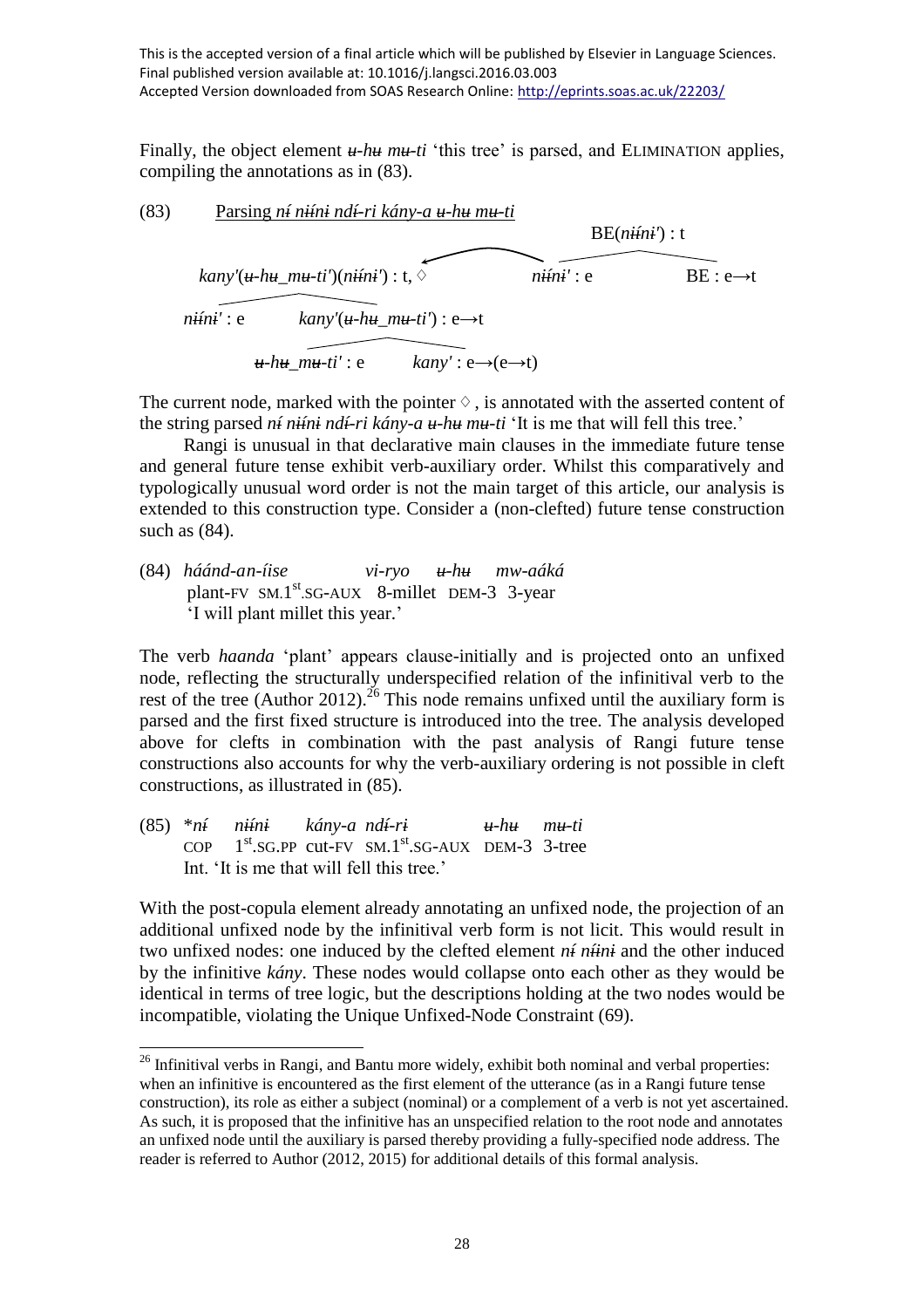The constraint is also the basis for the prohibition of multiple foci in Rangi (in contrast to Japanese). With the focus projected onto an unfixed node, no additional focus can be introduced since this would also necessarily be projected onto an unfixed node. The Unique Unfixed-Node Constraint [\(69\)](#page-22-0) states that at most one unfixed node of the same locality type can be present at a time. In an instance in which there are two (or more than two) foci, they encode distinct formulae and the node descriptions will be inconsistent.

Our analysis reflects the observed parallels between clefts and relatives which have been noted in a number of Bantu languages (e.g., Kempson et al. 2011, Cheng & Downing 2013: 141). In DS terms, as in the analysis of relative clauses, the focal interpretation in clefts is expressed via a pair of LINKed trees, where the content of a focus is required to be present in the emergent tree by imposing a term-sharing requirement. This analysis, based on an unfixed node and a LINK relation, captures the general properties of Rangi clefts, whilst the Unique Unfixed-Node Constraint, a corollary of the tree-logic, is the basis for dealing with (i) the seemingly idiosyncratic inversion found in future tense clefts and (ii) the ban on multiple foci with distinct grammatical functions (unlike Japanese).<sup>27</sup>

## **5. Coda: Towards a Dynamic Typology**

 $\overline{a}$ 

This article has developed an account of Japanese and Rangi clefts. After describing the features of Japanese clefts through the provision of new data on the case-marking of foci, a description of Rangi clefts (which has previously been unavailable in the literature) was also made. An explicit account of these findings has been provided from the perspective of how an interpretation is constructed incrementally online, as formalised within Dynamic Syntax (DS).

A cleft in Japanese consists of (i) a presupposition clause which is nominalised by the particle *no* and topicalised by the particle *wa*, (ii) a focused type-e item which may be case-marked (cleft<sub>+C</sub>) or caseless (cleft<sub>-C</sub>), and (iii) the copula  $da$  which appears at the end of the string. Expanding Author"s (2013) account, we presented a uniform analysis of clefts<sub>+C</sub> and clefts<sub>-C</sub>. A cleft string is mapped onto the identical tree regardless of whether a focus is case-marked or caseless, the difference lying in the way in which an unfixed node for a focus is resolved: if a case particle is present, the node is resolved lexically, otherwise, it is resolved non-lexically by UNIFICATION. This uniform analysis explains the seemingly idiosyncratic features of multiple foci and the associated case-marking patterns. Specifically, it predicts the case particle distribution where only the final focus can be caseless. This is a natural reflex of the incremental parsing process: an unfixed node must be immediately resolved before another unfixed node is induced. As UNIFICATION may be used only for the final focus, an unfixed node for any non-final focus must be resolved by a case particle.

Further confirmation of our analysis is obtained by extension to the cleft data in the unrelated language, Rangi. A Rangi cleft employs the copula *ní* which appears clause-initially and a type-e focus item which appears immediately after the copula. We modelled Rangi clefts by recourse to LINKed trees with the LINK relation ensuring the flow of information between the main and the presupposition trees. A

 $27$  The analysis of coordinated focus cluster is not provided in this article. Footnote [7](#page-6-2) suggests that coordination could be handled by virtue of LINK (Cann et al. 2005).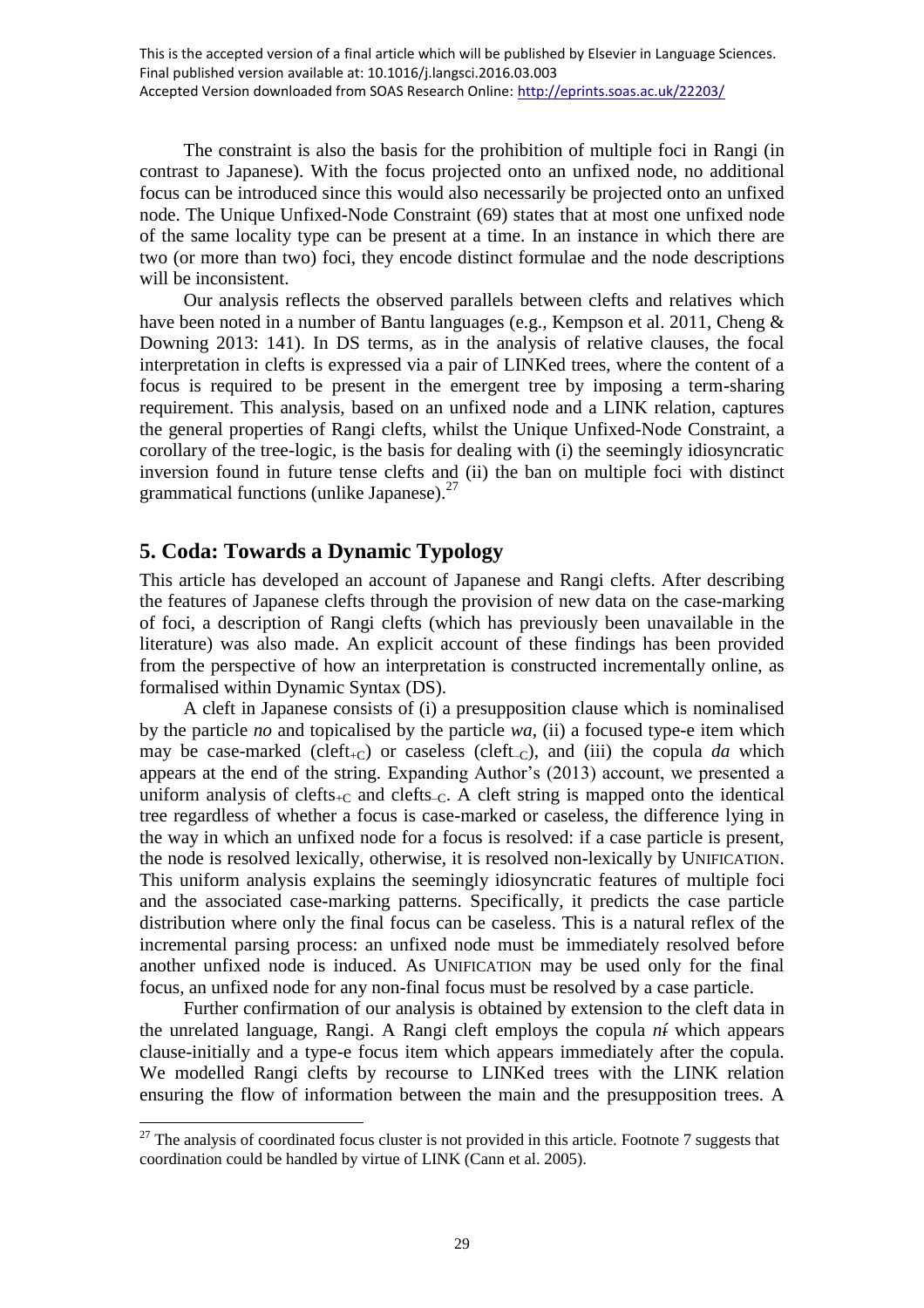requirement that a copy of the term be found in the LINKed tree is posited as is an unfixed node annotated with the information provided by the focus element. The rest of the cleft string is parsed in the standard fashion with lexical input combining with general actions to establish a propositional tree. The alternation between pre- and post-verbal auxiliary placement in the future tense, as well as the prohibition on multiple foci in Rangi clefts, are accounted for by the presence of the unfixed node as part of the parsing strategy, thereby prohibiting the co-occurrence of multiple unfixed nodes of the same locality type with incompatible content annotations.

One of the points that can be taken away from our account is that these distinct constructions in unrelated languages are handled in similar terms. The morphological and syntactic properties of clefts differ in the two languages. First, the ordering of the copula and the focus is different: in Japanese, the ordering is focus-copula while in Rangi it is copula-focus. Second, the focus sequence is positioned clause-finally in Japanese while it appears clause-initially in Rangi. Third, whereas multiple foci are permitted in Japanese (albeit in restricted contexts), these are never possible in Rangi unless the putative multiple foci constitute a coordinated (essentially unitary) nominal phrase. In spite of these differences, it is by recourse to the same basic principles of tree-logic and clause structure that the properties of clefts in the two languages are modelled appropriately. In this account, the alternation between pre- and post-verbal auxiliary placement in Rangi, for example, can therefore be seen as analogous to the behavior of multiple foci in Japanese in that both are captured in terms of the Unique Unfixed-Node Constraint, a corollary of the tree-logic. In this way, language-specific patterning follows from a universal constraint on parsing. The Unique Unfixed-Node Constraint thus proves itself to be both a natural reflex of the system and a powerful tool for constraining incremental tree-growth.

Having established a formal account of clefts in Japanese and Rangi, further avenues for research could explore the extent to which a similar analysis – or at least similar principles – is extended to clefts in other languages. Kempson et al. (2011) propose a similar analysis for clefts in siSwati under which the focus annotates a typee node LINKed to the main tree. Wei & Kempson (2011) also make crucial use of LINK relations in dealing with Chinese clefts. Together with the insights stemming from these works, the present article suggests a dynamic typological model of clefts, where cross-linguistic parallelisms/differences are reduced to the way a cleft string is parsed left-to-right and an interpretation is updated accordingly.

### **Acknowledgements**

The first author"s part of this work was supported by Hankuk University of Foreign Studies Research Fund of 2016. The second author"s work was funded by the Arts and Humanities Research Council and a British Academy Postdoctoral Fellowship. We gratefully acknowledge the support provided by these organisations. The second author also received invaluable assistance from the University of Dar es Salaam and the Commission for Science and Technology, Tanzania. We would like to thank Ash Asudeh, Stergios Chatzikyriakidis, David Cram, Mary Dalrymple, Ruth Kempson, Jieun Kiaer, and Lutz Marten for comments and discussion of a number of the topics contained herein, as well as Leo Mavere, Paulo Kijuu, and Yovin Maingu for assistance with data collection and insights on their language.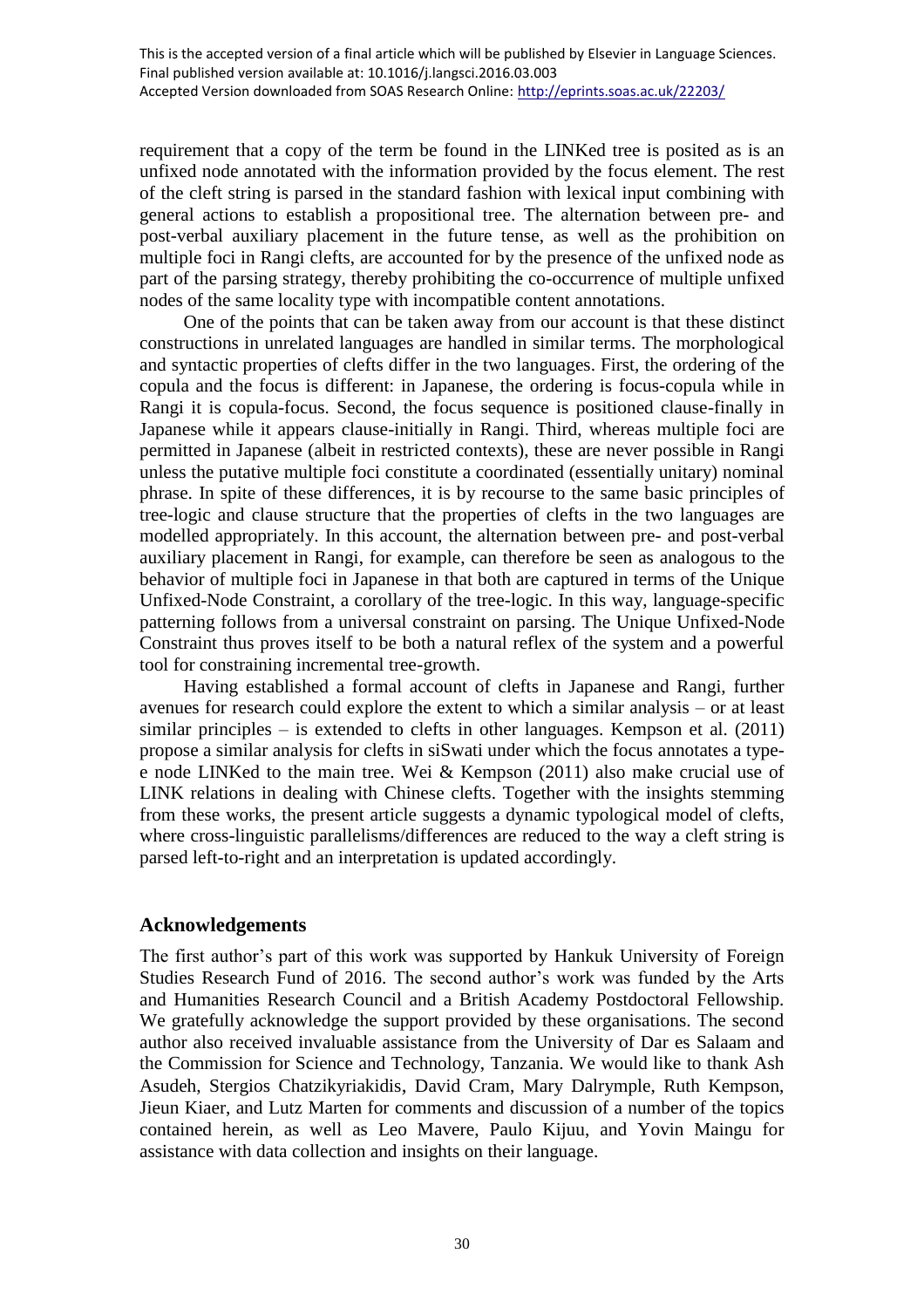## **References**

- Blackburn, P. & Meyer-Viol, W. 1994. Linguistics, logic, and finite trees. *Bulletin of Interest Group of Pure and Applied Logics* 2, 2-39.
- Bouzouita, M. 2011. Future constructions in Medieval Spanish. In Kempson, R. et al. (eds.) *The Dynamics of Lexical Interfaces*. Stanford: CSLI Publications, pp. 91-132.
- Bouzouita, M. & Chatzikyriakidis, S. 2009. Clitics as calcified processing strategies. *Proceedings of the LFG09 Conference*. Stanford: CSLI Publications, pp. 188-207.
- Bresnan, J. & Mchombo, S. 1987. Topic, pronoun, and agreement in Chichewa. *Language* 63, 741-782.
- Cann, R. 2006. Semantic underspecification and the pragmatic interpretation of *be*. In von Heusinger, L. (ed.) *Where Semantics Meets Pragmatics*. Oxford: Elsevier, pp. 13-48.
- Cann, R. 2011. Towards an account of the English auxiliary system. In Kempson, R. et al. (eds.) *The Dynamics of Lexical Interfaces*. Stanford: CSLI Publications, pp. 279-317.
- Cann, R., Kempson, R., and Marten, L. 2005. *The Dynamics of Language*. Oxford: Elsevier.
- Chatzikyriakidis, S. 2010. *Clitics in Four Dialects of Modern Greek*. PhD thesis, King"s College London.
- Cheng, L. & Downing, L. 2013. Clefts in Durban Zulu. In Hartmann, K. & Veenstra, T. (eds.) *Cleft Structures*. Amsterdam: John Benjamins, pp. 141-64.
- Cho, S., Whitman, J., and Yanagida, Y. 2008. Clefts in Japanese and Korean. In Bane, M. et al. (eds.) *Proceedings from the Annual Meeting of Chicago Linguistics Society*  44 (1). Chicago: Chicago Linguistics Society, pp. 61-77.
- Chomsky, N. 1965. *Aspects of the Theory of Syntax*. Cambridge, MA: MIT Press.
- Chomsky, N. 1981. *Lectures on Government and Binding*. Holland: Foris.
- Chomsky, N. 1995. *The Minimalist Program*. Cambridge, MA: MIT Press.
- Creissels, D. & Godard, D. 2005. The Tswana infinitive as a mixed category. In Müller, S. (ed.) *Proceedings of the 12th International Conference on Head-Driven Phrase Structure Grammar*. Stanford: CSLI Publications, pp. 70-90.
- Dalrymple, M. 2001. *Lexical Functional Grammar*. New York: Academic Press.
- Davidson, D. 1967. The logical form of action sentences. In Rescher, N. (ed.) *The Logic of Decision and Action.* Pittsburgh: University of Pittsburgh Press, pp. 81-95.
- Demuth, K. 1990. Subject, topic and Sesotho passive. *Journal of Child Language* 17, 67-84.
- Dunham, M. 2004. On the verbal system in Langi, a Bantu language of Tanzania (F.33). *Studies in African Linguistics* 33 (2), 199–234.
- Fukui, N. & Sakai, H. 2003. The visibility guideline for functional categories. *Lingua* 113, 321-75.
- Gregoromichelaki, E. 2006. *Conditionals in Dynamic Syntax*. PhD thesis, King"s College London.
- Gregoromichelaki, E., Kempson, R., Purver, M., Mills, G., Cann, R., Meyer-Viol, W., and Healey, P. 2011. Incrementality and intention-recognition in utterance processing. *Dialogue and Discourse* 2 (1), 199-233.
- Harbour, D. 2008. Klivaj predika, or predicate clefts in Haitian. *Lingua* 118 (7), 853- 71.
- Heim, I. & Kratzer, A. 1998. *Semantics in Generative Grammar*. Oxford: Blackwell.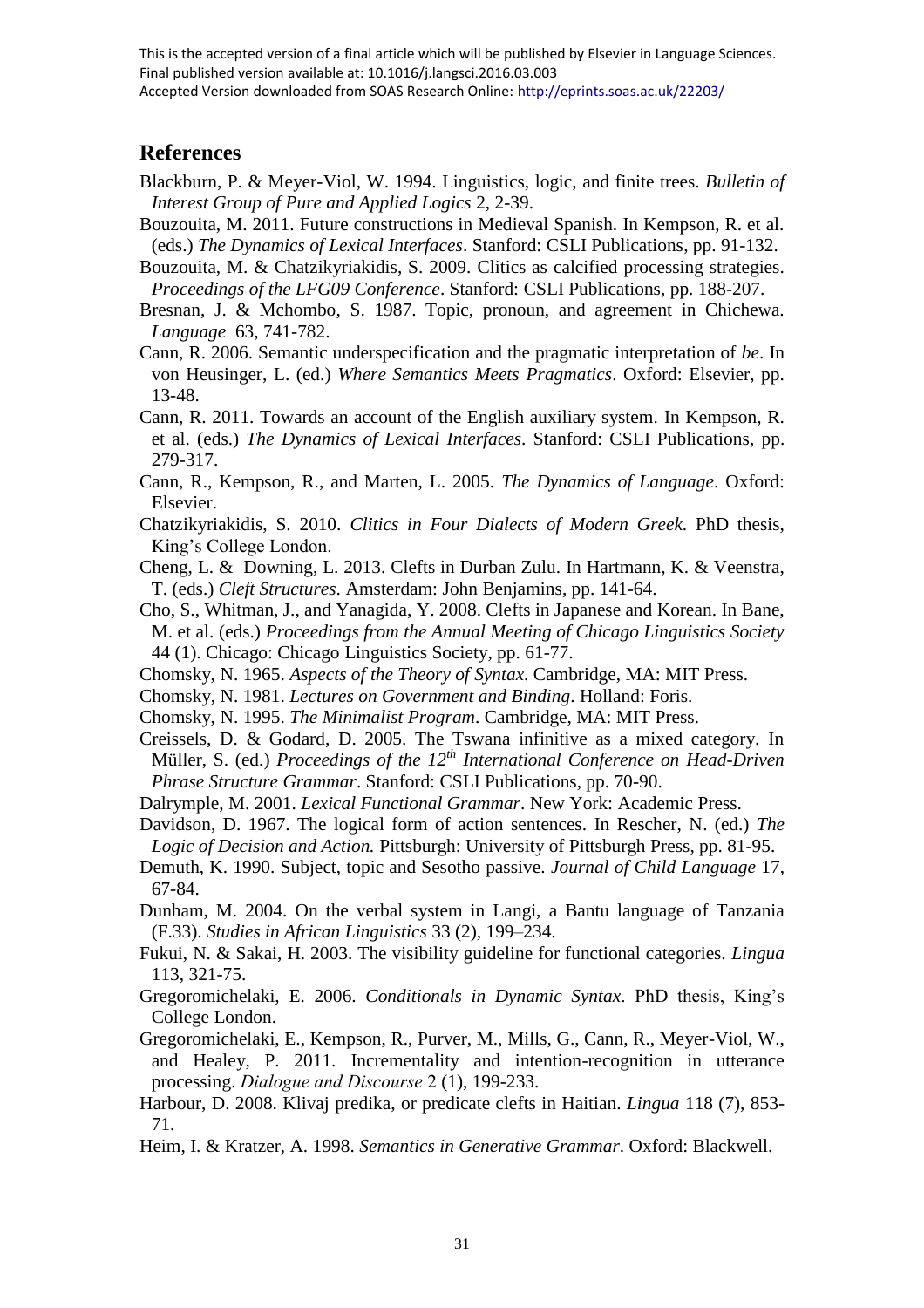Hiraiwa, K. & Ishihara, S. 2012. Syntactic metamorphosis. *Syntax* 15 (2), 142-80.

- Hoji, H. 1990. *Theories of Anaphora and Aspects of Japanese Syntax.* Ms., University of Southern California.
- Howes, C. 2012. *Coordinating in Dialogue*. PhD thesis, Queen Mary University of London.
- Kahraman, B., Sato, A., Ono, H., and Sakai, H. 2011. Incremental processing of gapfiller dependencies. In Otsu, Y. (ed.) *Proceedings of the Twelfth Tokyo Conference on Psycholinguistics.* Tokyo: Hituzi Publishing, pp. 133-47.
- Kamide, Y. 2006. Incrementality in Japanese sentence processing. In Nakayama, M. et al. (eds.) *The Handbook of East Asian Psycholinguistics*, Vol. 2. Cambridge: Cambridge University Press, pp. 249-56.
- Kempson, R., Cann, R., and Marten, L. 2013. Treegrowth dynamics. *Studies in Linguistics* 6, 49-81.
- Kempson, R., Gregoromichelaki, E., and Howes, C. 2011. *The Dynamics of Lexical Interfaces*. Stanford: CSLI Publications.
- Kempson, R. & Kurosawa, A. 2009. At the syntax-pragmatics interface. In Hoshi, H. (ed.) *The Dynamics and Mechanism of Language*. Tokyo: Kuroshio Publishers, pp. 47-84.
- Kempson, R., Marten, L., and Thwala, N. 2011. SiSwati clefts. In Kempson, R. et al. (eds.) *The Dynamics of Lexical Interfaces*. Stanford: CSLI Publications, pp. 23-60.
- Kempson, R., Meyer-Viol, W., and Gabbay, D. 2001. *Dynamic Syntax*. Oxford: Blackwell.
- Kiaer, J. 2014. *Pragmatic Syntax*. London: Bloomsbury Publishing.
- Kitagawa, C. & Ross, C. 1982. Prenominal modification in Chinese and Japanese. *Linguistic Analysis* 9, 19-53.
- Kizu, M. 2005. *Cleft Constructions in Japanese Syntax*. New York: Palgrave.
- Koizumi, M. 2000. String vacuous overt verb raising. *Journal of East Asian Linguistics* 9, 227-85.
- Kuwabara, K. 1996. Multiple *wh*-phrases in elliptical clauses and some aspects of clefts with multiple foci. In Koizumi, M. et al. (eds.) *MIT Working Papers in Linguistics 29*. Cambridge, MA: MIT Press, pp. 97-116.
- Link, G. 1983. The logical analysis of plurals and mass terms. In Bauerle, R. et al. (eds.) *Meaning, Use, and the Interpretation of Language.* Berlin: Walter de Gruyter, pp. 302-23.
- Marten, L. 2002. *At the Syntax-Pragmatics Interface*. Oxford: Oxford University Press.
- Marten, L. 2011. Information structure and agreement. *Lingua* 121, 787-804.
- Montague, R. 1973. The proper treatment of quantification in ordinary English. In Hintikka, J. et al. (eds.) *Approaches to Natural Language*. Dordrecht: Kluwer, pp. 221-42.
- Nakamura, H., Yoshimoto, K., Mori, Y., and Kobayashi, M. 2009. Multiple subject constructions in Japanese. In Hattori, H. et al. (eds.) *JSAI 2008*. Berlin: Springer, pp. 103-18.
- Nishiyama, Y. 2003. *Nihongo Meishiku-no Imiron-toGoyouron*. (The semantics and pragmatics of Japanese noun phrases) Tokyo: Hituzi Publishing.
- Pritchett, B. L. 1992. *Grammatical Competence and Parsing Performance.* Chicago, IL: University of Chicago Press.